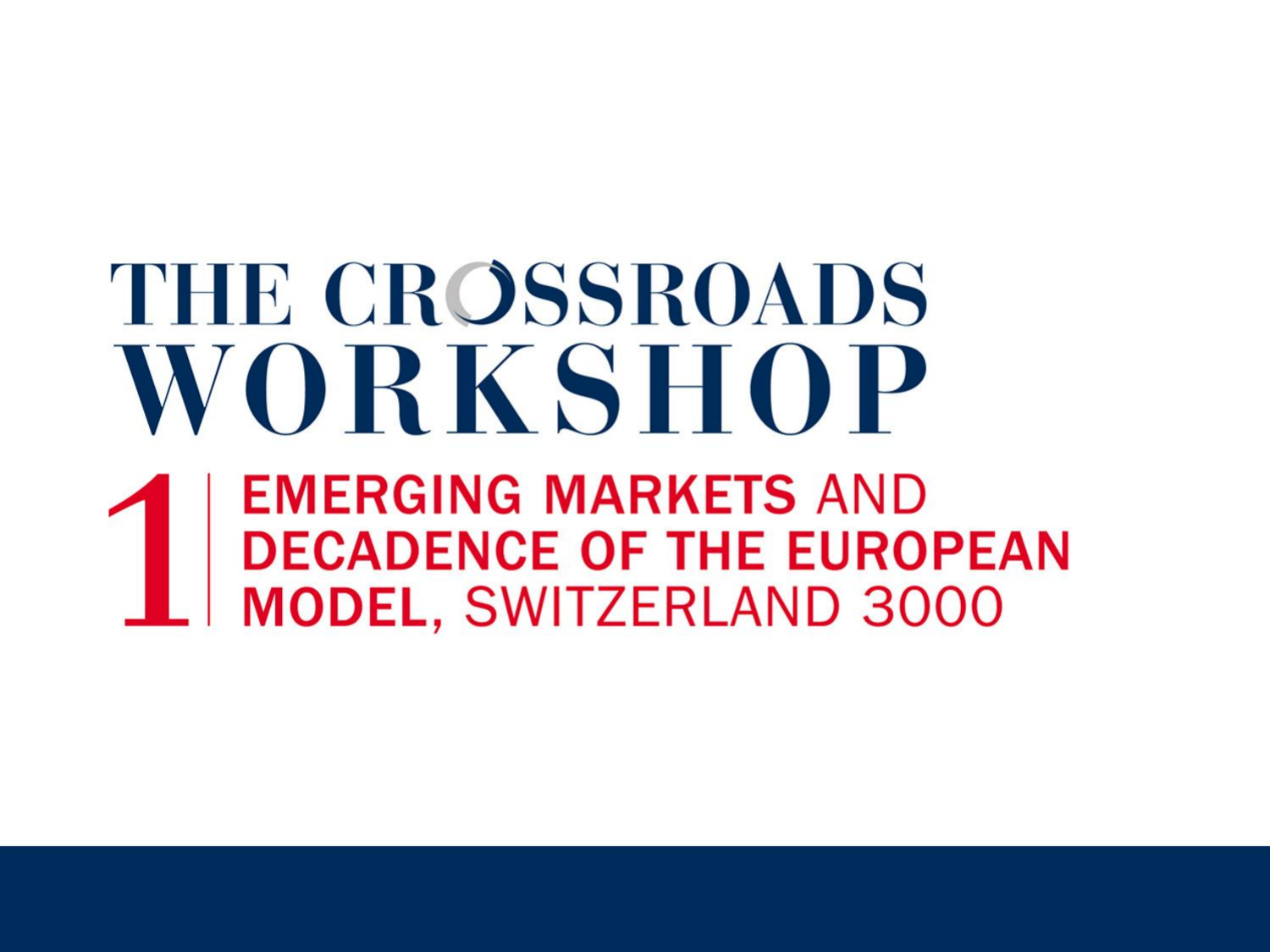#### **MMT and the Euro**

**ING MARKET** 

E OF THE

**MODEL. SWITZERLAND 3000** 

**ROPEAN** 

• 1996 Bretton Woods Conference

• 1998 Currencies irrevocably locked

• The deed is done!

THE CROSSROADS 1

WORKSHOP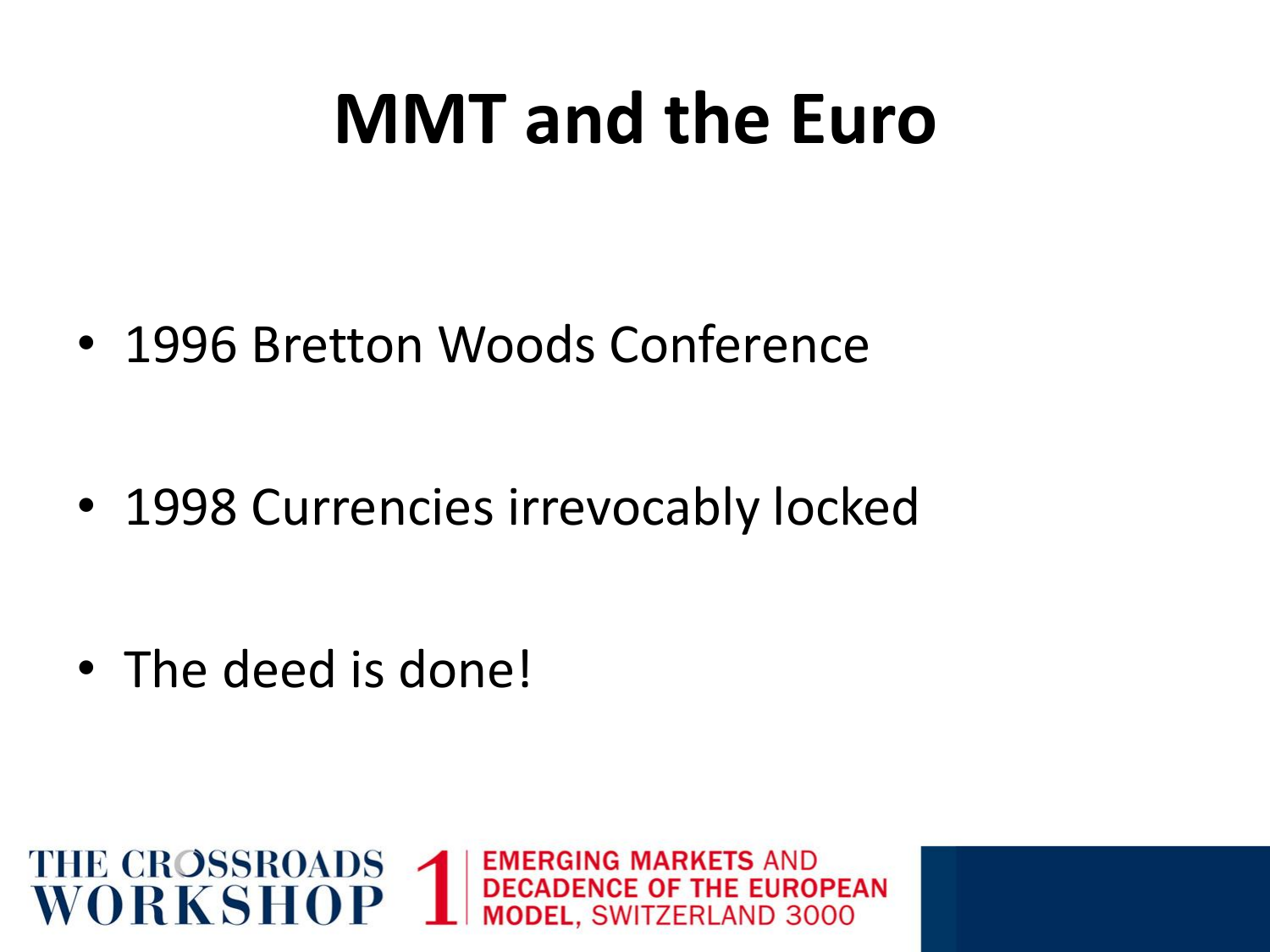# **The Treaty of Maastricht**

- Member nations retained their national debts
- 3% annual deficit limits

**THE CROSSROADS** 

• Bank deposits insured by the member nations

.. SWITZERLAND 3000

• No ECB support for the member nations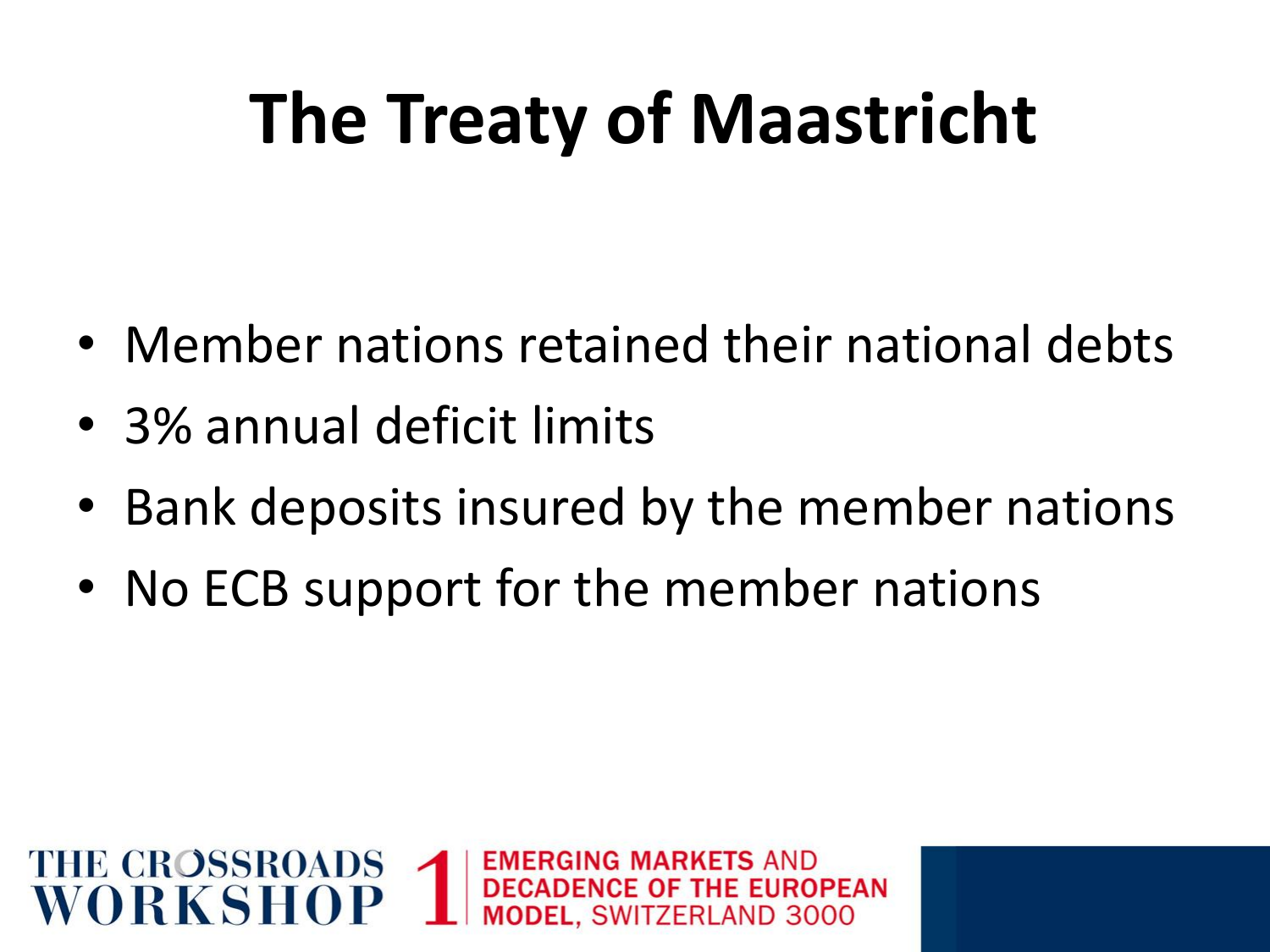## **The Treaty of Maastricht**

• The new member nations were to be revenue constrained

• Only the ECB would not be revenue constrained

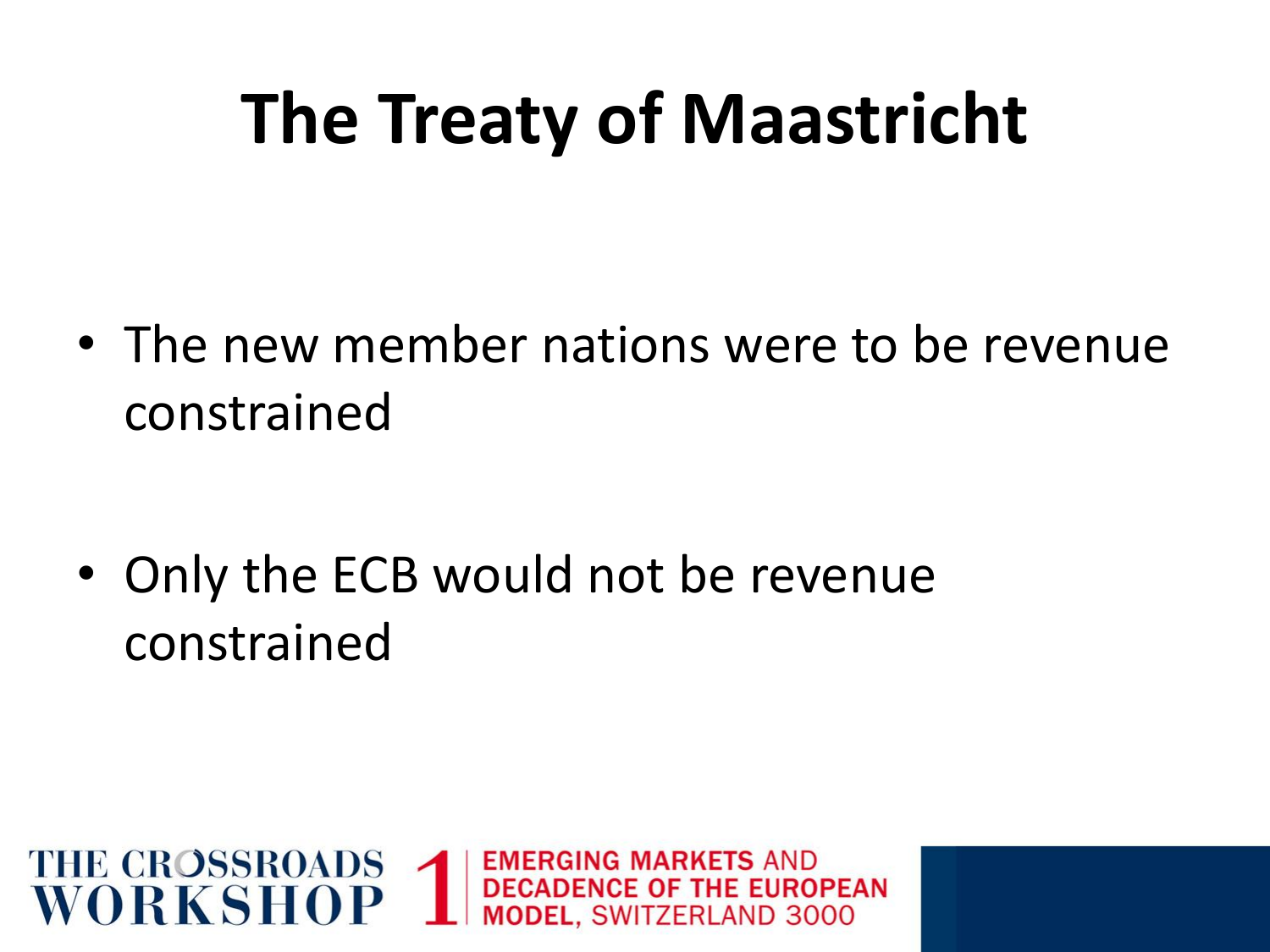#### 1996 Bretton Woods Conference

- Deposit insurance not credible
- Member nation interest rates subject to market forces
- Member nation fiscal policy procyclical

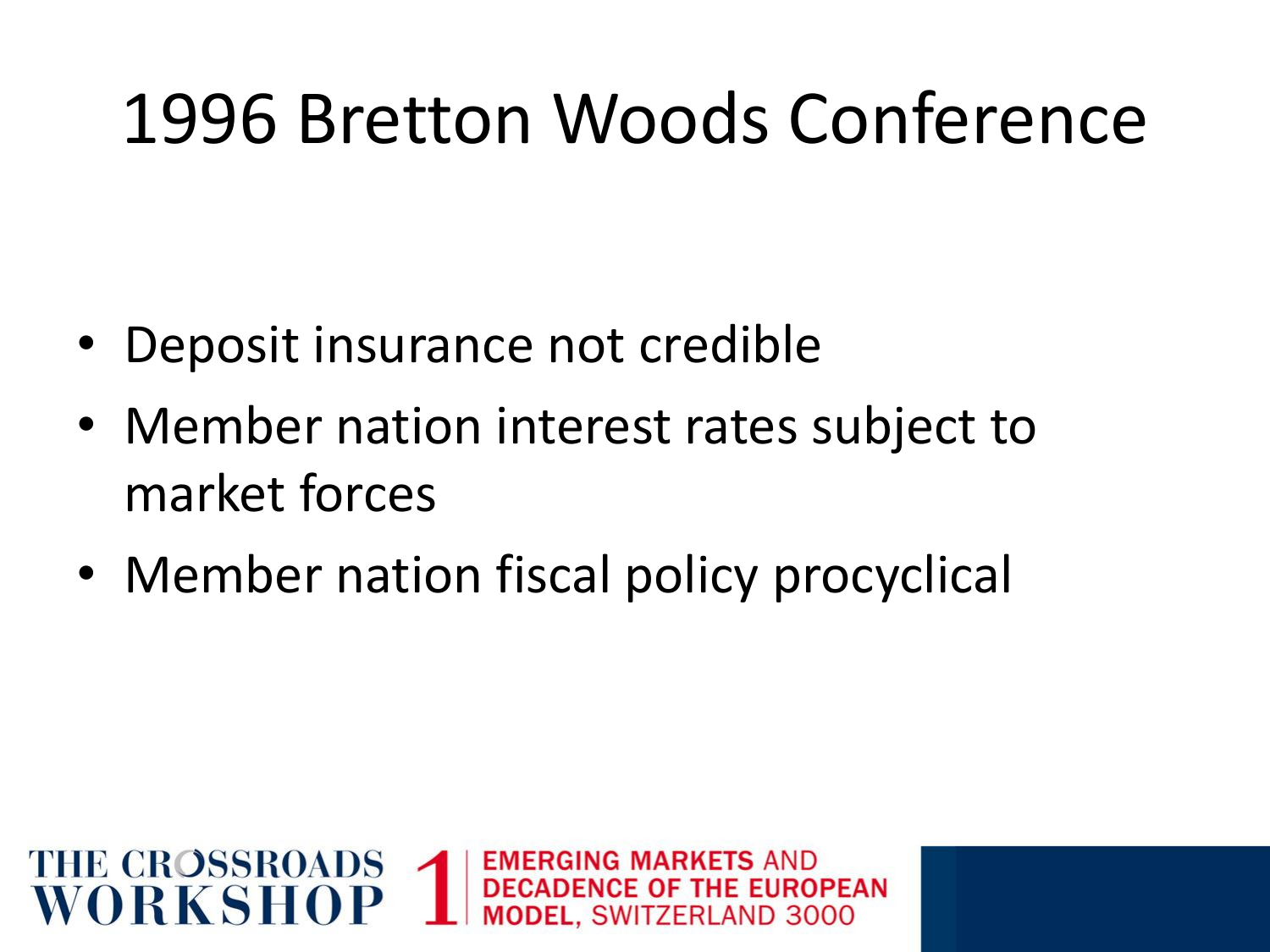#### 1996 Bretton Woods Conference

- Only the ECB can act counter cyclically
- Only the ECB can provide credible bank deposit insurance

**THE CROSSROADS** 

ORKSH

• The entity that insures the bank deposits must also regulate the banks

> GING MARKETS AND E OF THE FI

**EL. SWITZERLAND 3000**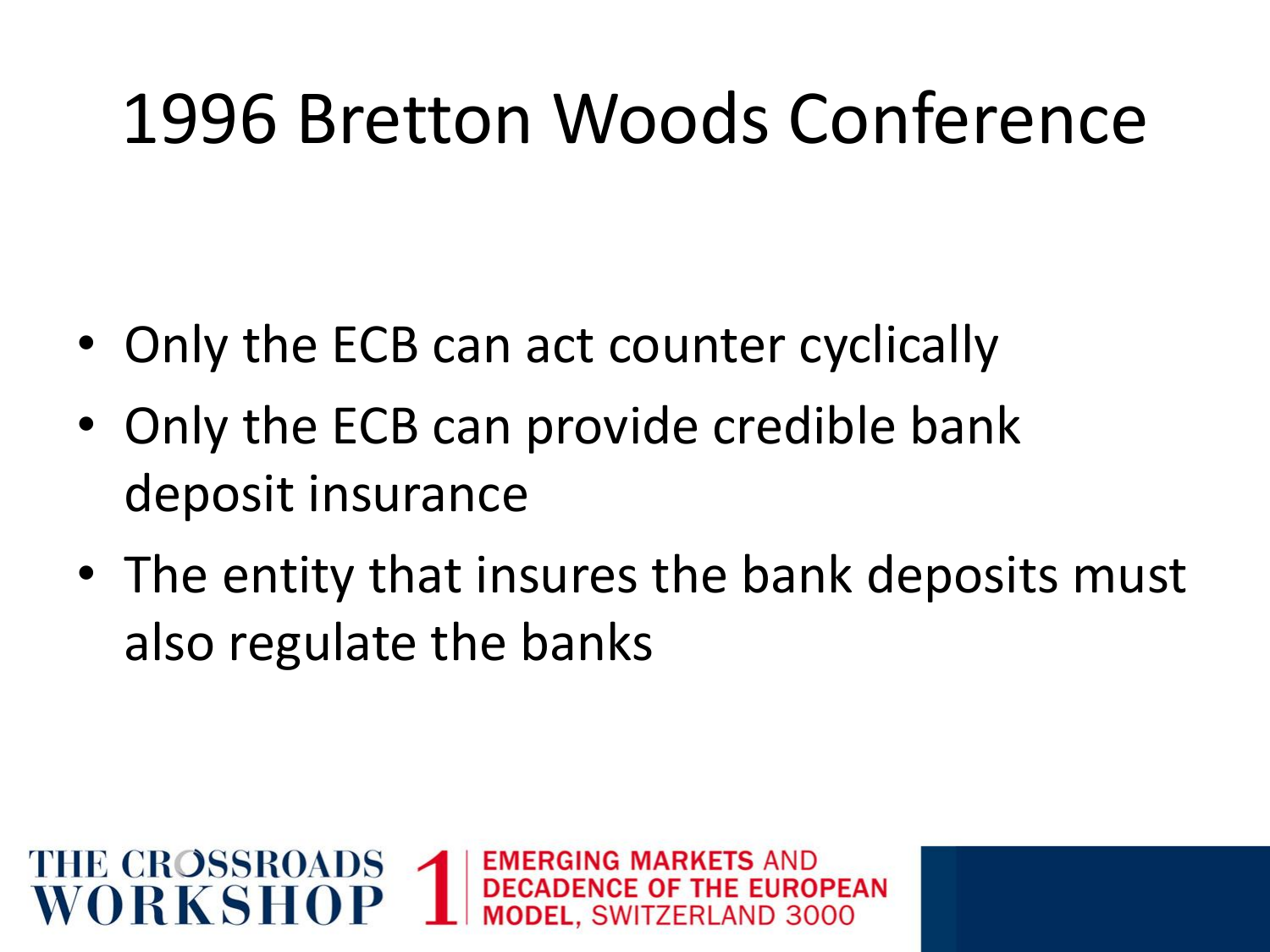#### 1996 Bretton Woods Conference

ING MARKET

E OF THE EI

**EL. SWITZERLAND 3000** 

- Why was it set up like this? Only to achieve political consensus
- A fully functional structure could not command political consensus Establish a treaty that would be ratified
- Let circumstances drive subsequent adjustment

**THE CROSSROADS** 

ORKSE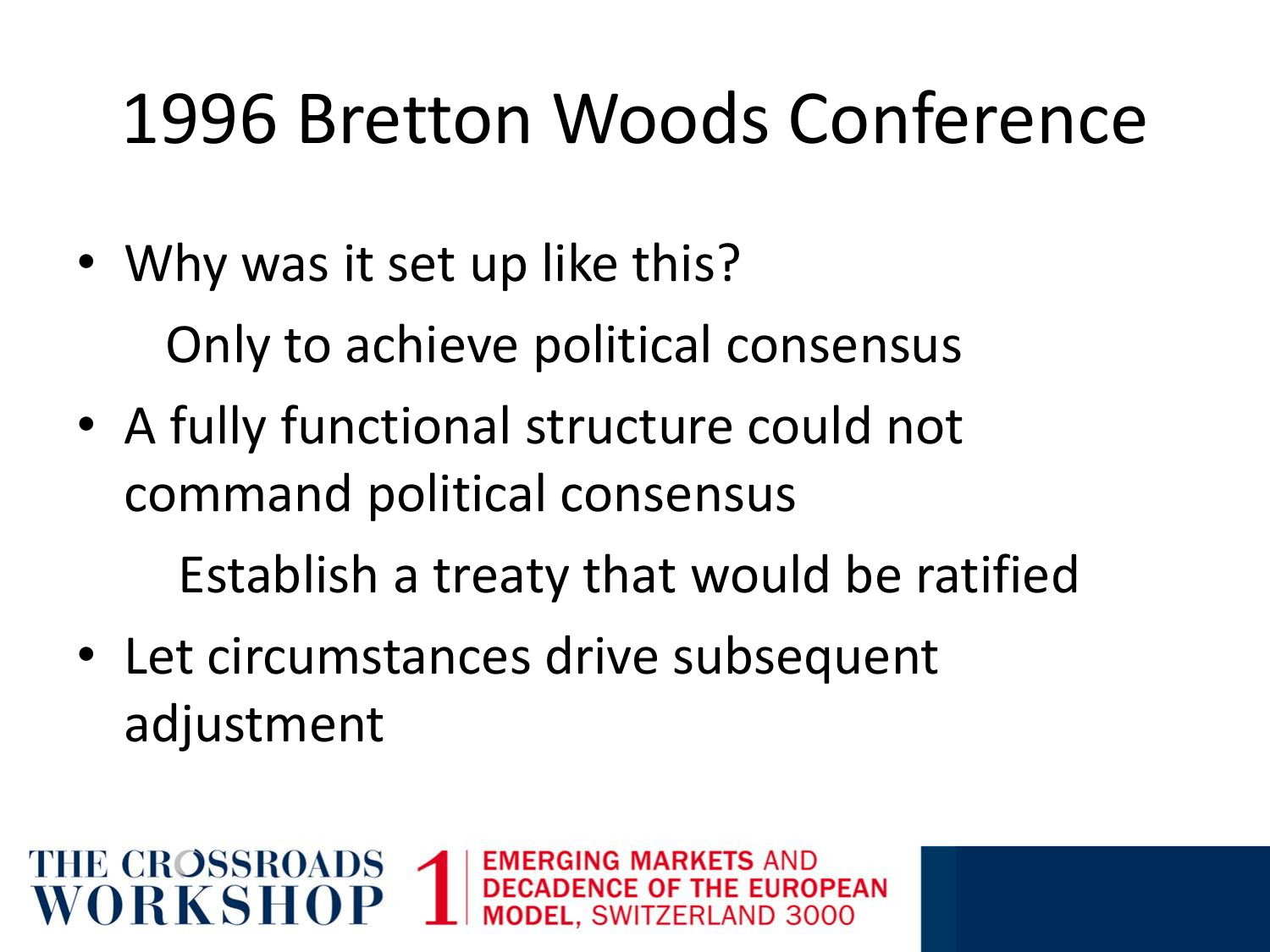#### The New Euro

- It worked reasonably well on the way up, supported by private sector credit expansion
- It all went bad with the 2008 crisis as the private sector retreated
- Circumstances forced change, precisely as discussed in 1996 at the Bretton Woods conference

NG MARKE

E OF THE EL. SWITZERLAND 3000

**THE CROSSROADS**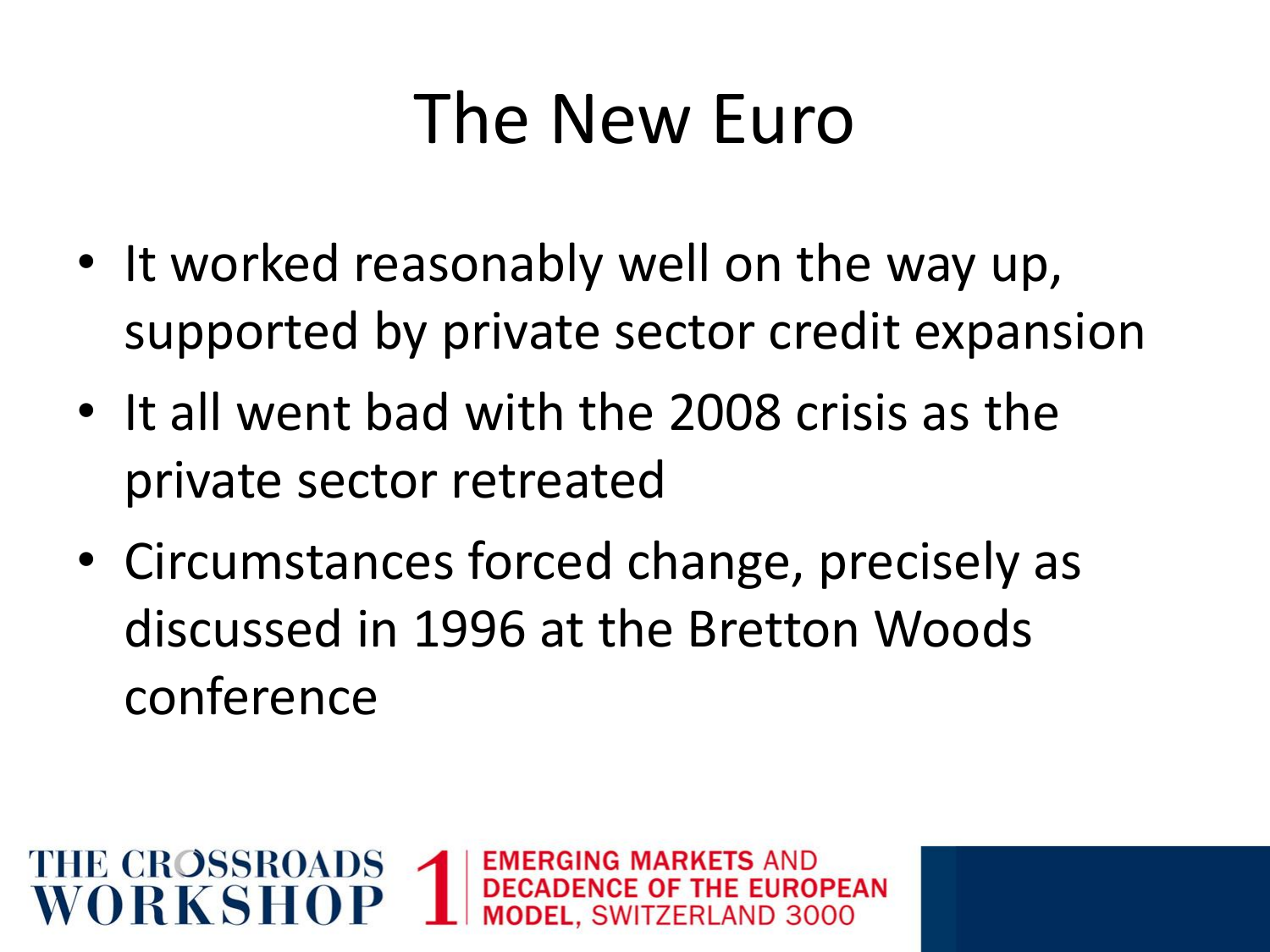#### MFI Loans to Households Annual Growth

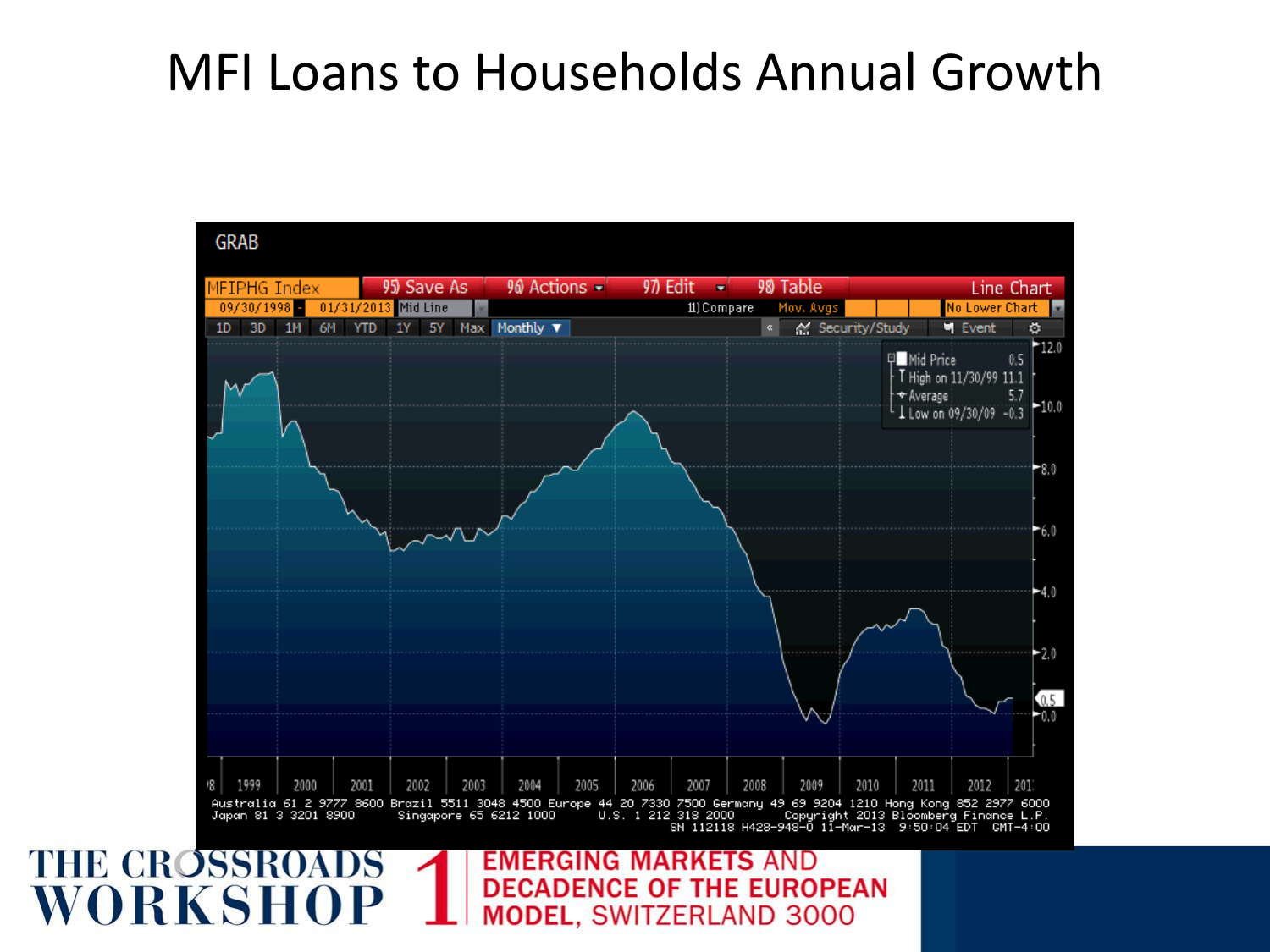#### Post 2008 Trauma

• Lack of credible deposit insurance triggered the bank liquidity crisis

GING MARKF1

E OF THE

**EL. SWITZERLAND 3000** 

- Market forces drove up member nations interest rates
- Member nation were forced to act procyclically with austerity policies

**THE CROSSROADS** 

VORKSH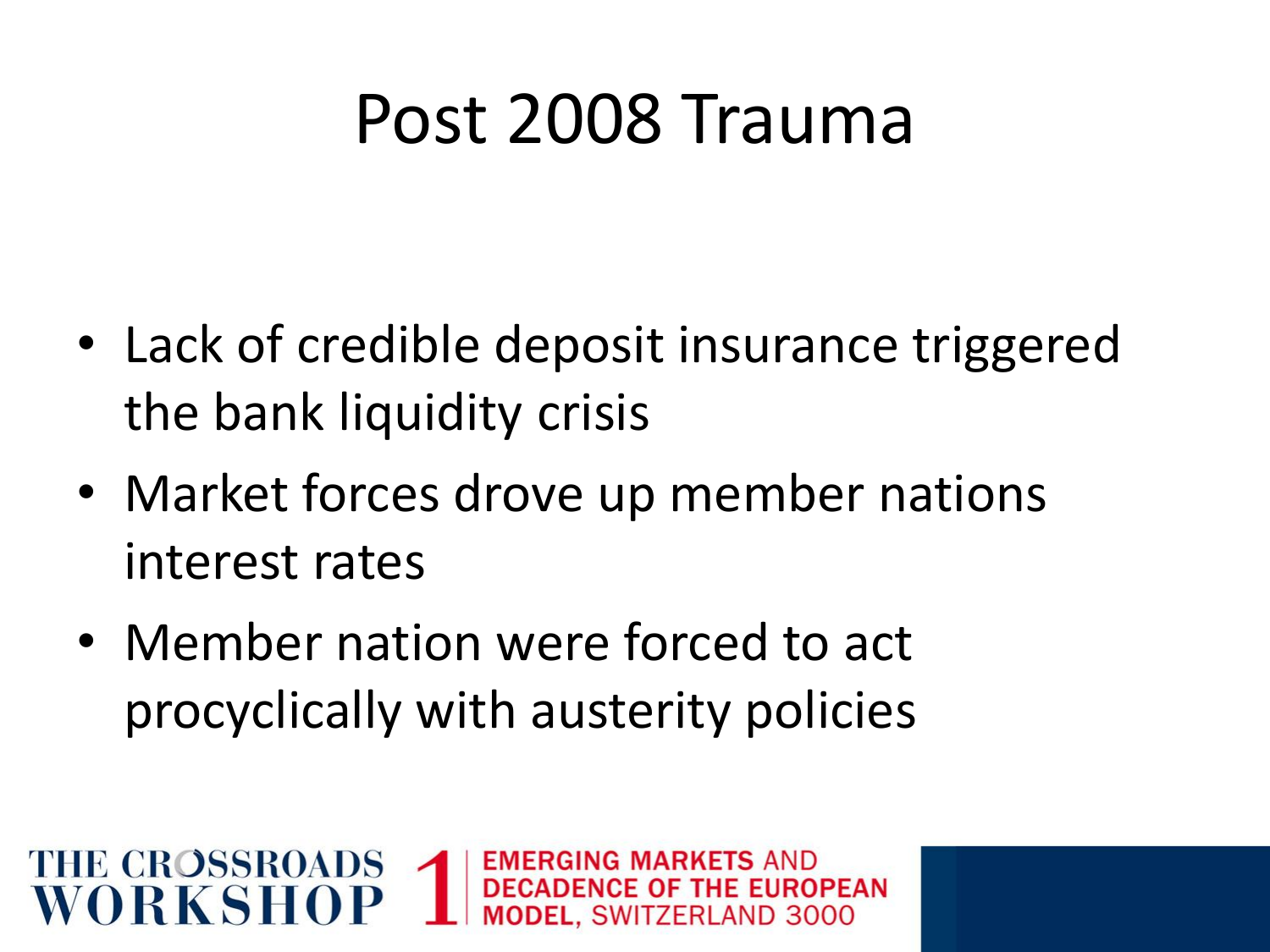#### Post 2008 Trauma

The EU had two problems:

**THE CROSSROADS** 

VORKSH

1. Solvency- interest rates escalated with some members unable to access funding at any rate

NG MARKET

E OF THE

**EL. SWITZERLAND 3000** 

2. The output gap- unemployment and an economy in retreat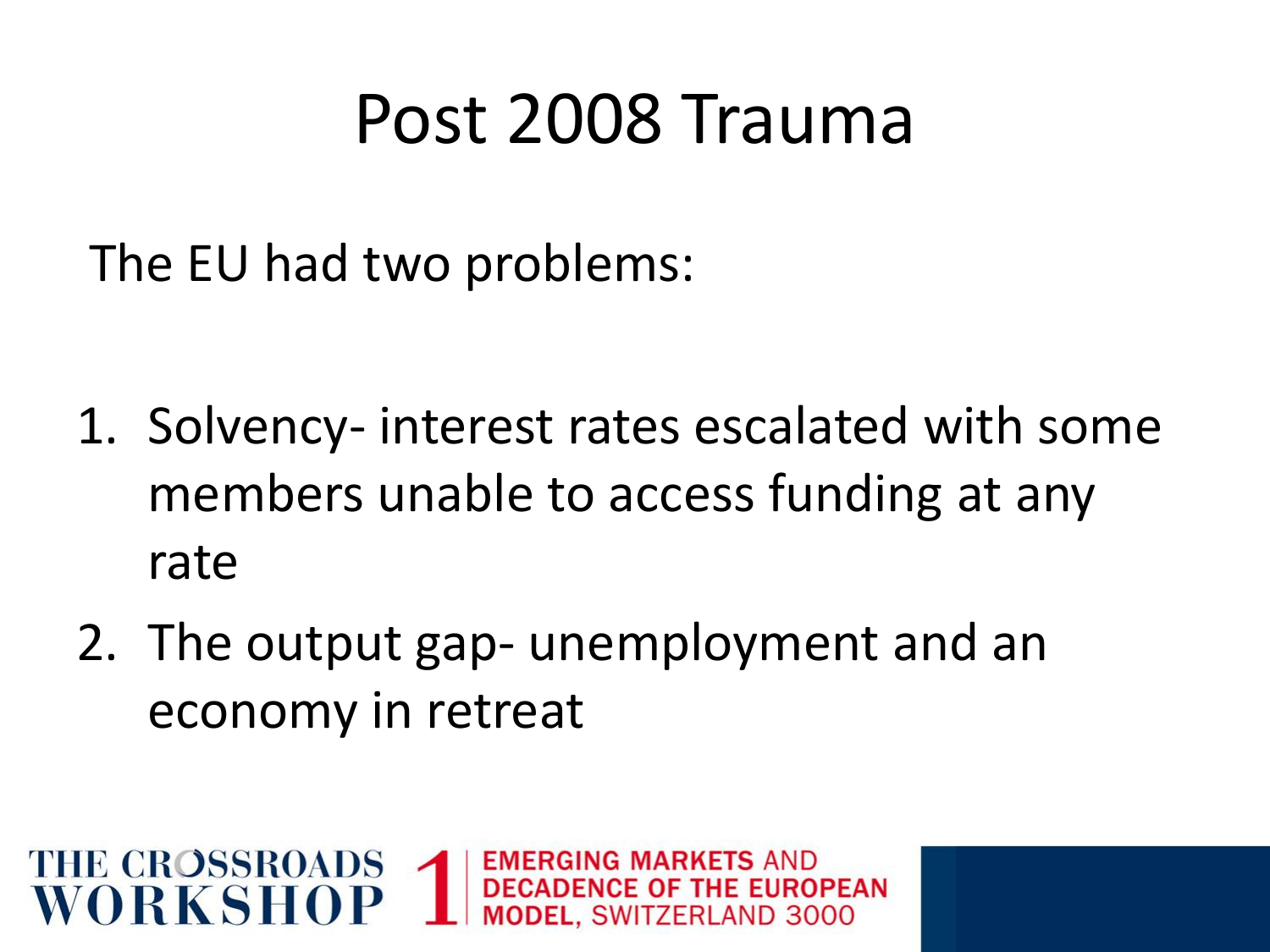# **Solvency**

- Circumstance forced the ECB to act beyond the spirit of Maastricht
- The ECB provided unlimited bank liquidity, expanding the notion of 'acceptable collateral'
- The ECB allowed nations to recapitalize their banks with new issues of their own debt
- The ECB is now 'doing what it takes' to ensure member nations can fund themselves

.. SWITZERLAND 3000

**THE CROSSROADS**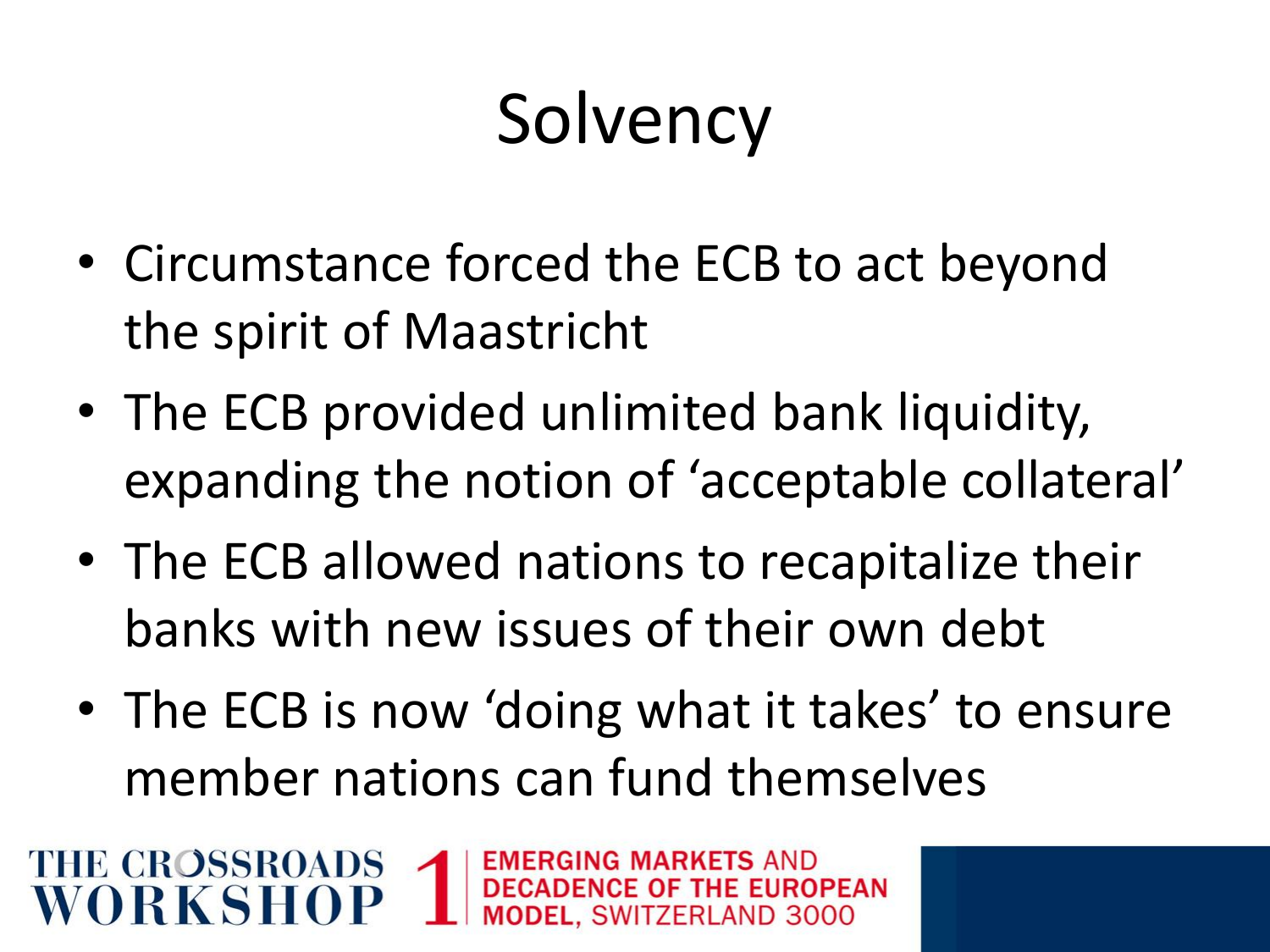# Conditionality

• The ECB addressed the solvency issue

• The austerity requirement for ECB support continues to widen the output gap

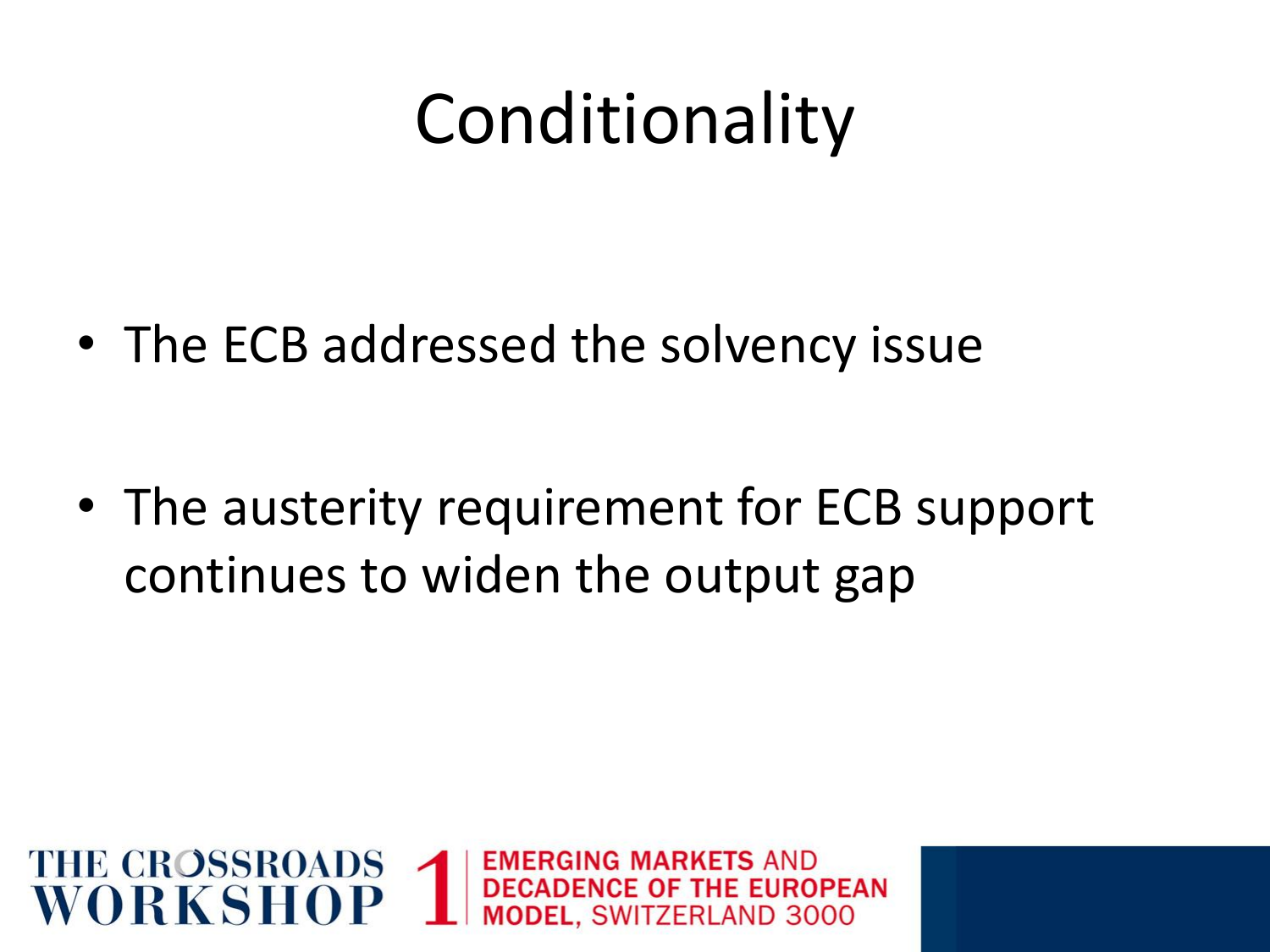#### How Well is Germany Doing?

**German Household Consumption** 



**EMERGING MARKETS AND** 

**DECADENCE OF THE EUROPEAN** 

**MODEL, SWITZERLAND 3000** 

**THE CROSSROADS** 

WORKS

(W MA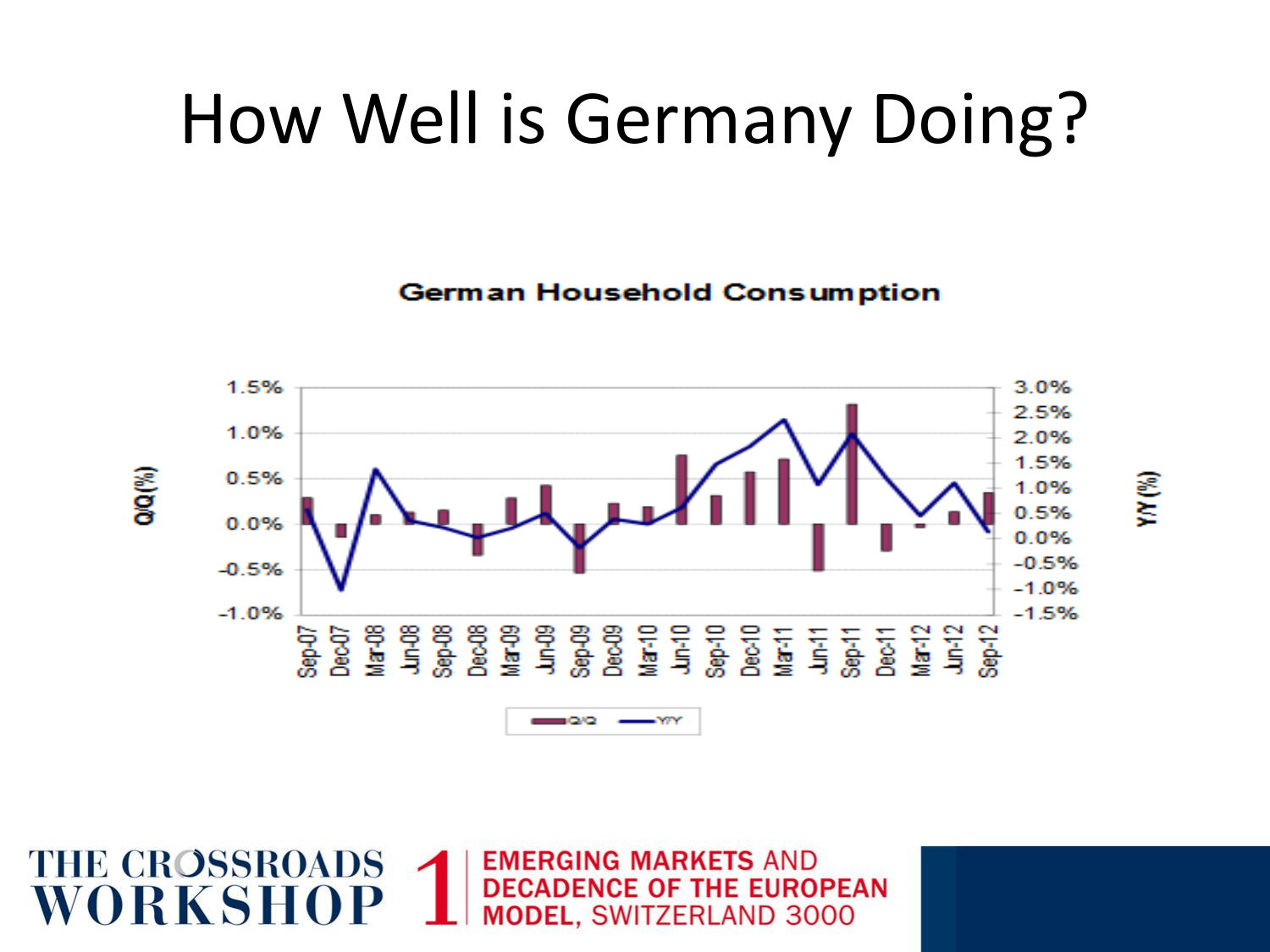# Restoring Employment and Output

- With tax hikes and spending cuts every forecaster paid to be right lowers his GDP and employment forecast
- With tax cuts and spending hikes the same forecasters raise those forecasts

JG MARKET E OF THE **EL. SWITZERLAND 3000** 

- The ECB has fixed the solvency issue.
- SO WHAT'S THE PROBLEM?

**THE CROSSROADS**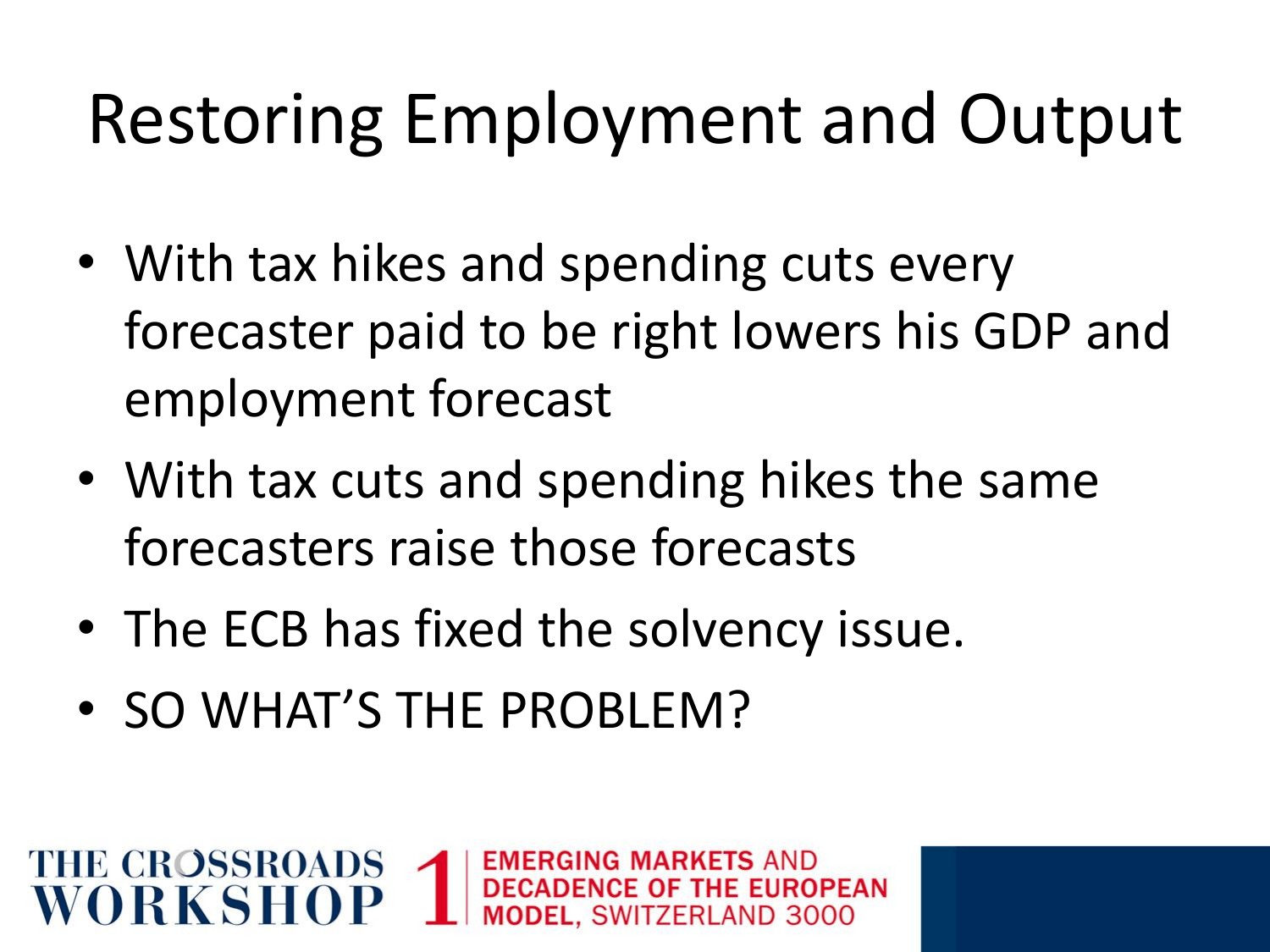#### Obstacles to Recovery

• There is widespread agreement that deficits remain too large

• Even Beppe Grillo states debt must be lower, proposing debt reduction by repudiation

ING MARKETS AND

**EL. SWITZERLAND 3000** 

**E OF THE EUROPEAN** 

**THE CROSSROADS** 

WORKSH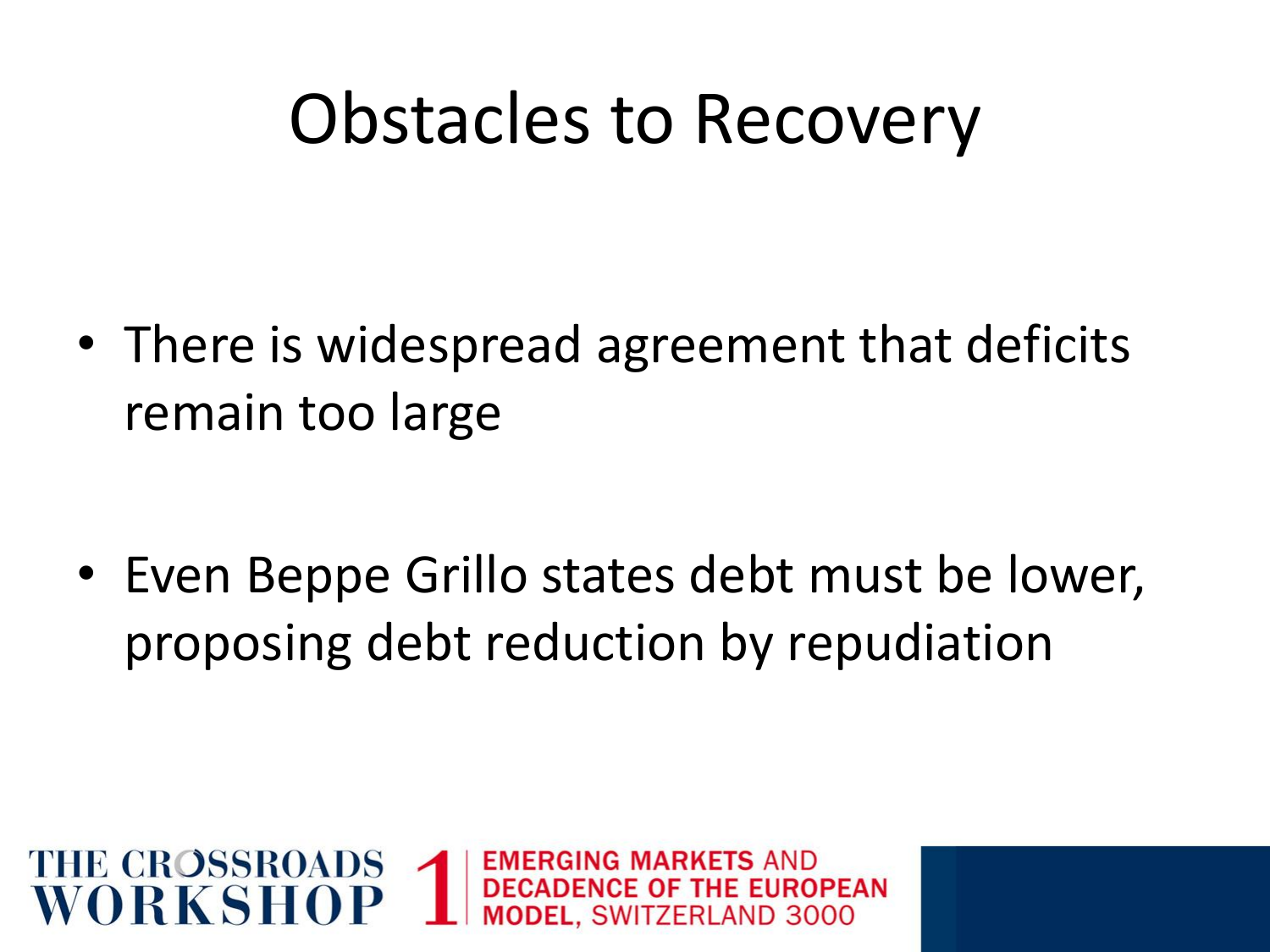#### The Problem

- Unemployment is the evidence that deficit spending is too low
- The ECB/EU is demanding austerity in exchange for funding

**THE CROSSROADS** 

VORKSH

• The economy continues to deteriorate as social unrest increases

ING MARKET

E OF THE

EL. SWITZERLAND 3000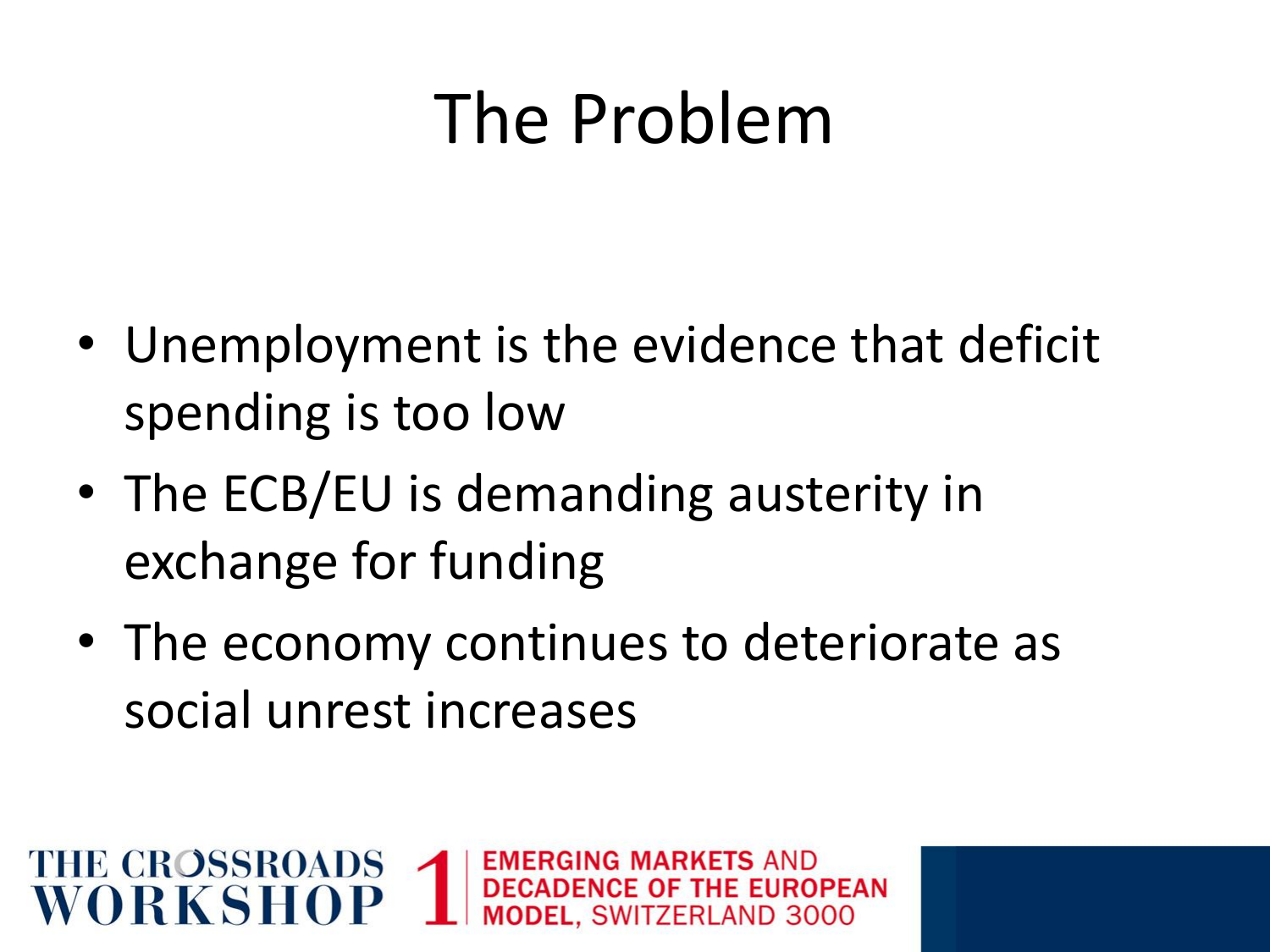# The Problem

The ECB sees its current financing role as temporary, when in fact:

- The ECB is now acting as all CBs necessarily do
- They all necessarily backstop bank liabilities
- They all necessarily fund counter cyclical fiscal policy

ING MARKETS AND

EL. SWITZERLAND 3000

**E OF THE EUROPEAN** 

• TINA! There is no other way!

**THE CROSSROADS** 

ORKSH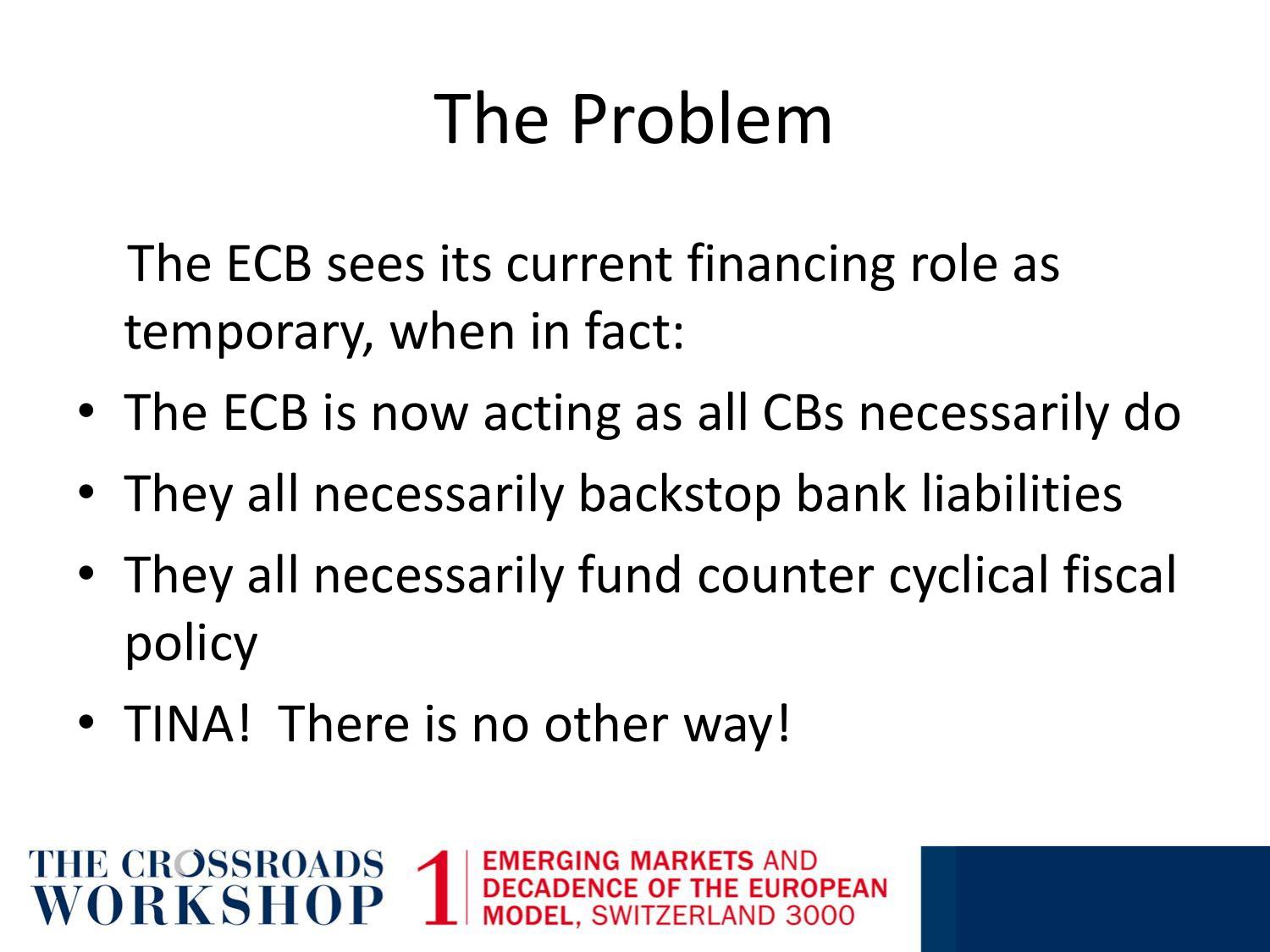#### The Problem

- Everyone agrees the problem is public debt is too high
- Unfortunately the economies are failing because deficits are too low

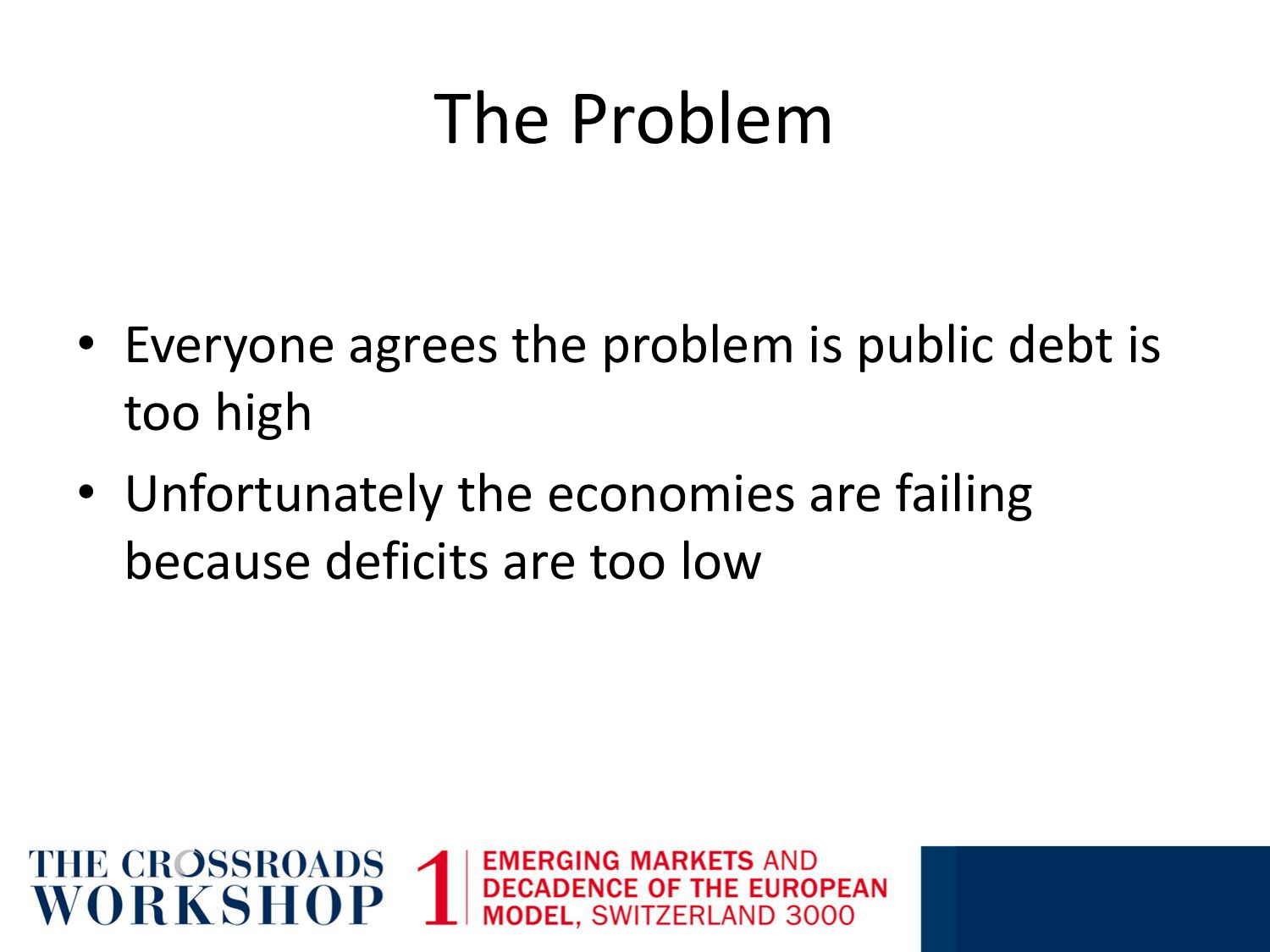# MMT

• *The currency itself is a simple public monopoly*

**THE CROSSROADS** 

- The funds to pay taxes and net save ultimately come only from government spending or lending
- If government spending isn't enough to provide the funds to pay taxes and net save as desired, the evidence is unemployment

NG MARKETS

**EL. SWITZERLAND 3000** 

**CE OF THE EUROPEAN**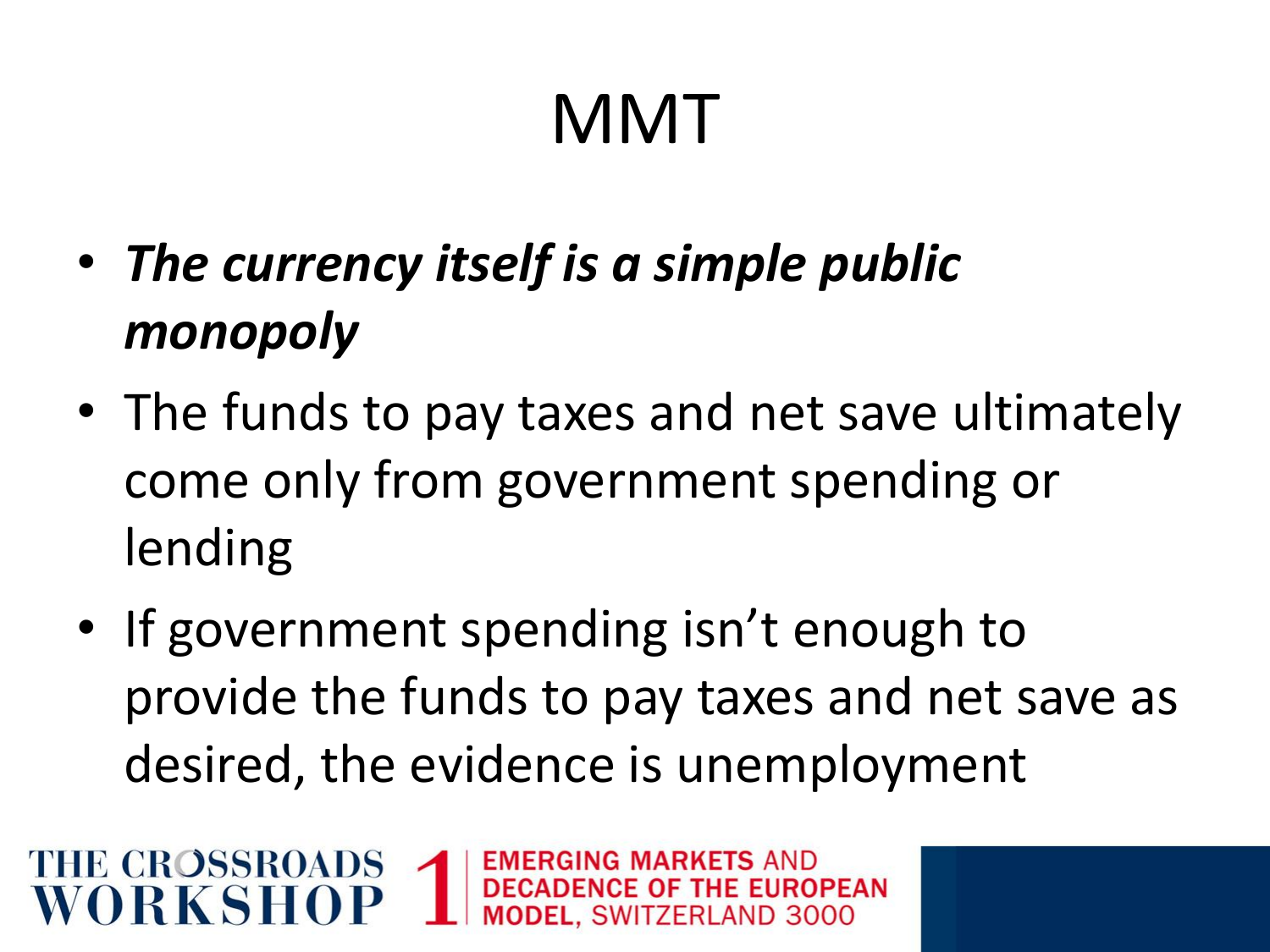#### The Answer

- Unemployment is necessarily a monetary phenomenon
- For a given size government, mass unemployment is the evidence that the economy is being grossly over taxed

**THE CROSSROADS** 

• The answer is always to cut taxes or increase spending, depending on one's politics

> JG MARKET Е ОЕ ТНЕ EL. SWITZERLAND 3000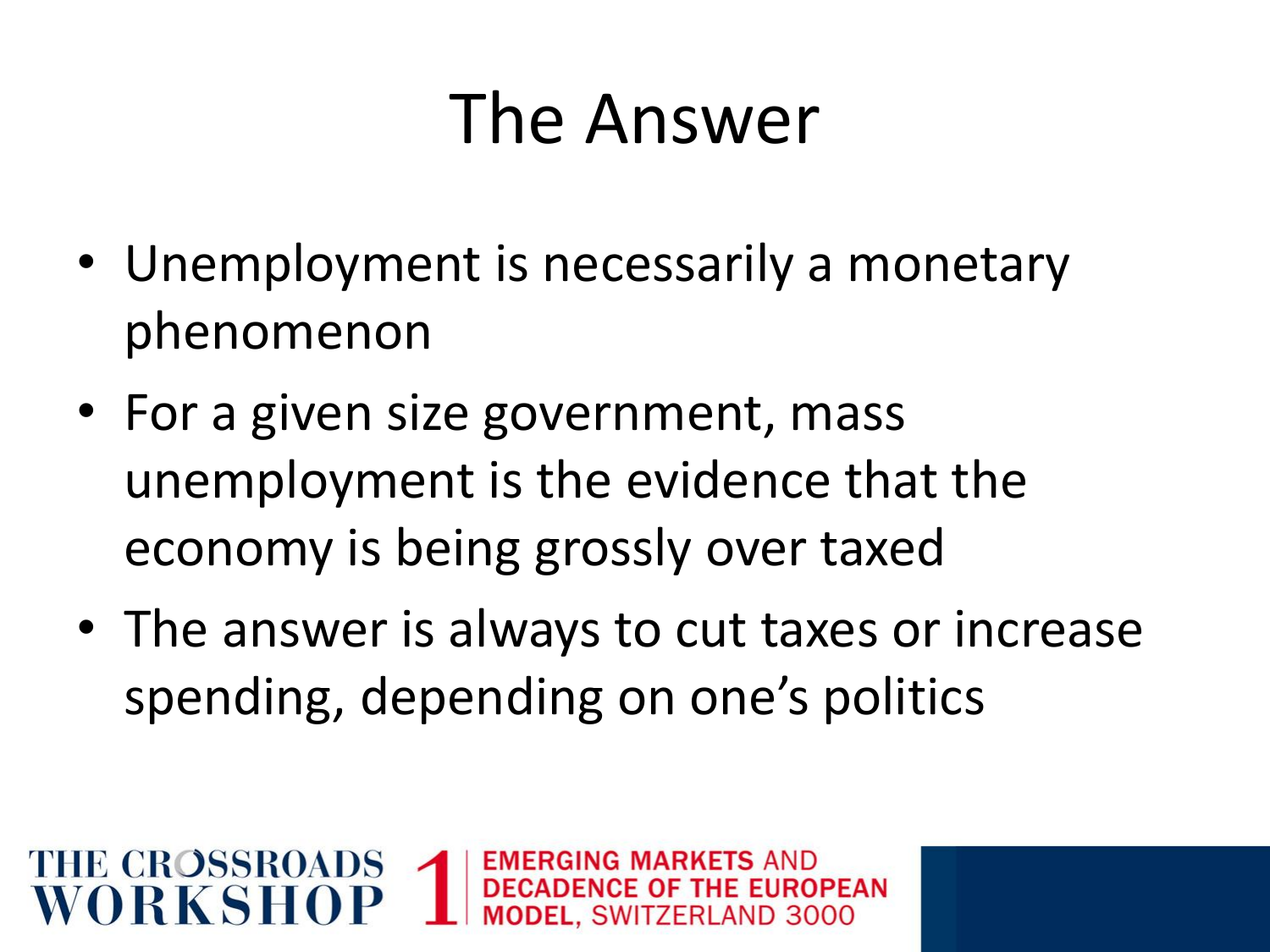# Turning Litter into Money

- Taxing functions to create unemployment
- Gov. spending employs the unemployed its taxation created

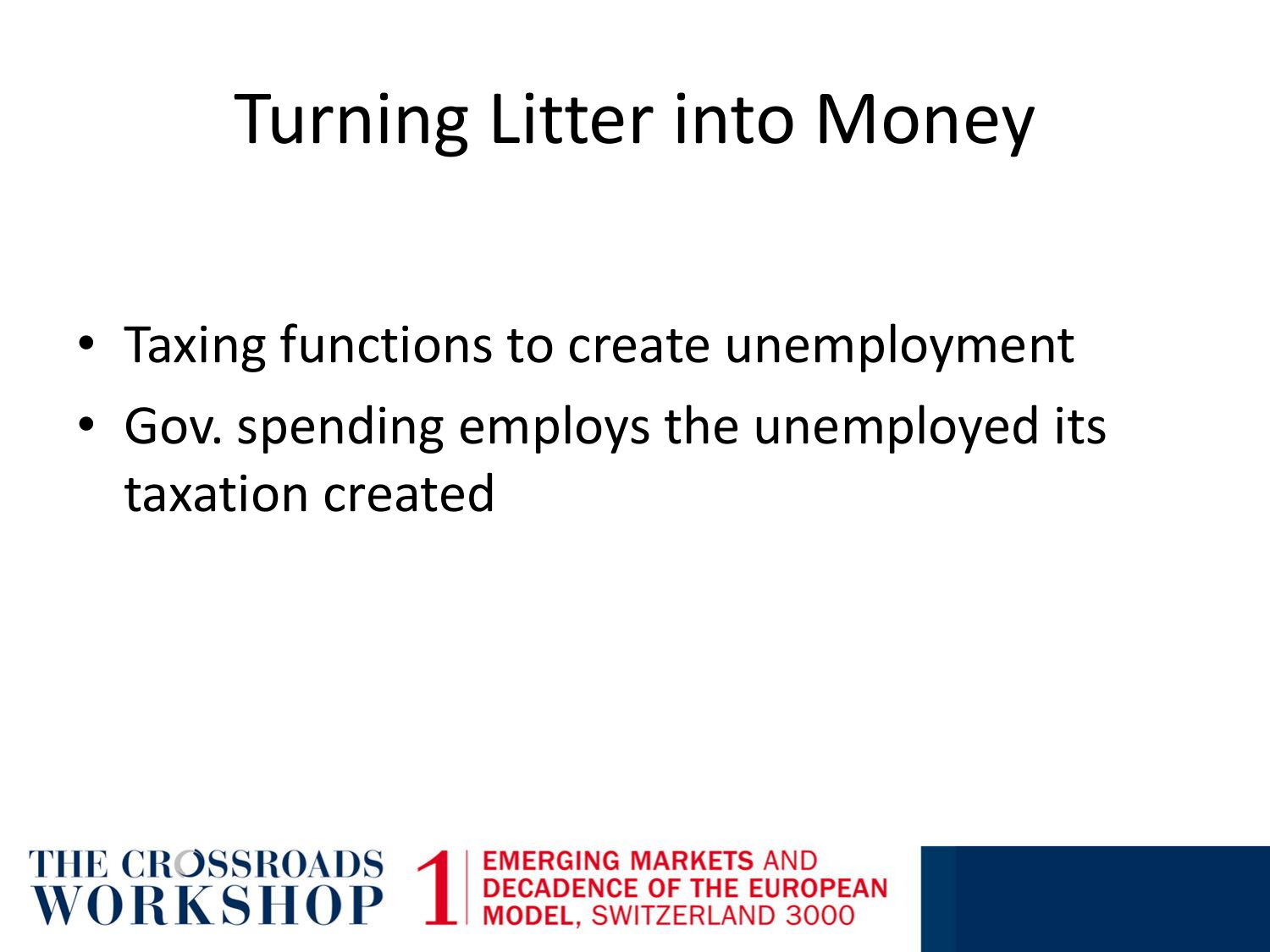# Deficits, Savings, Unemployment

- Deficit spending is the source of all net savings
- Demand leakages create savings desires

**THE CROSSROADS** 

• If gov't spending is insufficient to satisfy the desire to pay taxes and net save, the evidence is unemployment

.. SWITZERLAND 3000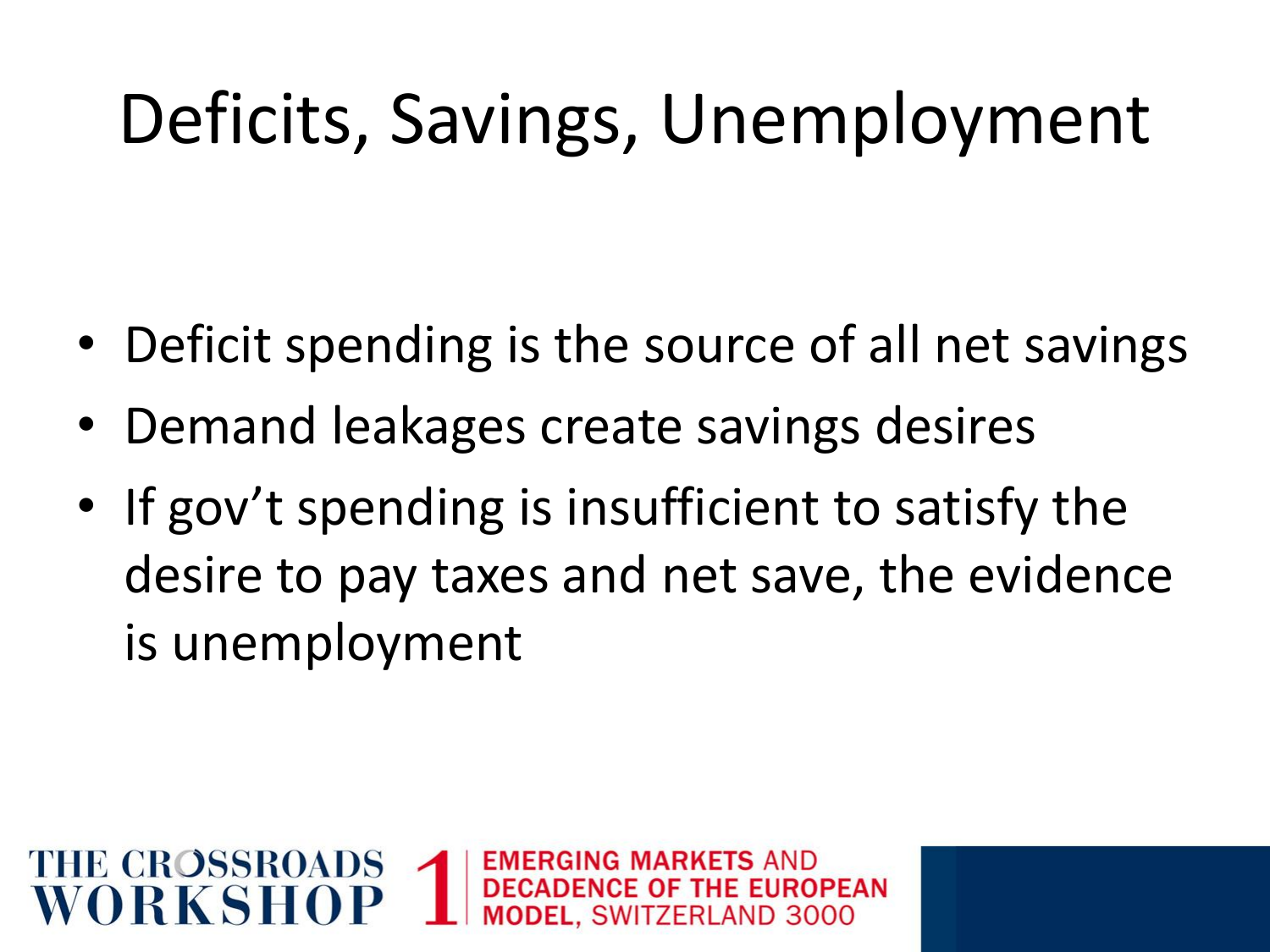# The Silver Bullet

- The ECB explicitly guarantees deposit insurance and assumes bank regulation
- The ECB makes the 0% rate policy permanent
- The ECB guarantees member nation debt

**HE CROSSROADS** 

ORKSH

- The EU relaxes deficit limits to 8% of GDP with enhanced enforcement policy
- The EP sources its public goods and services in regions of highest unemployment

E OF THE

EL. SWITZERLAND 3000

**ROPEAN**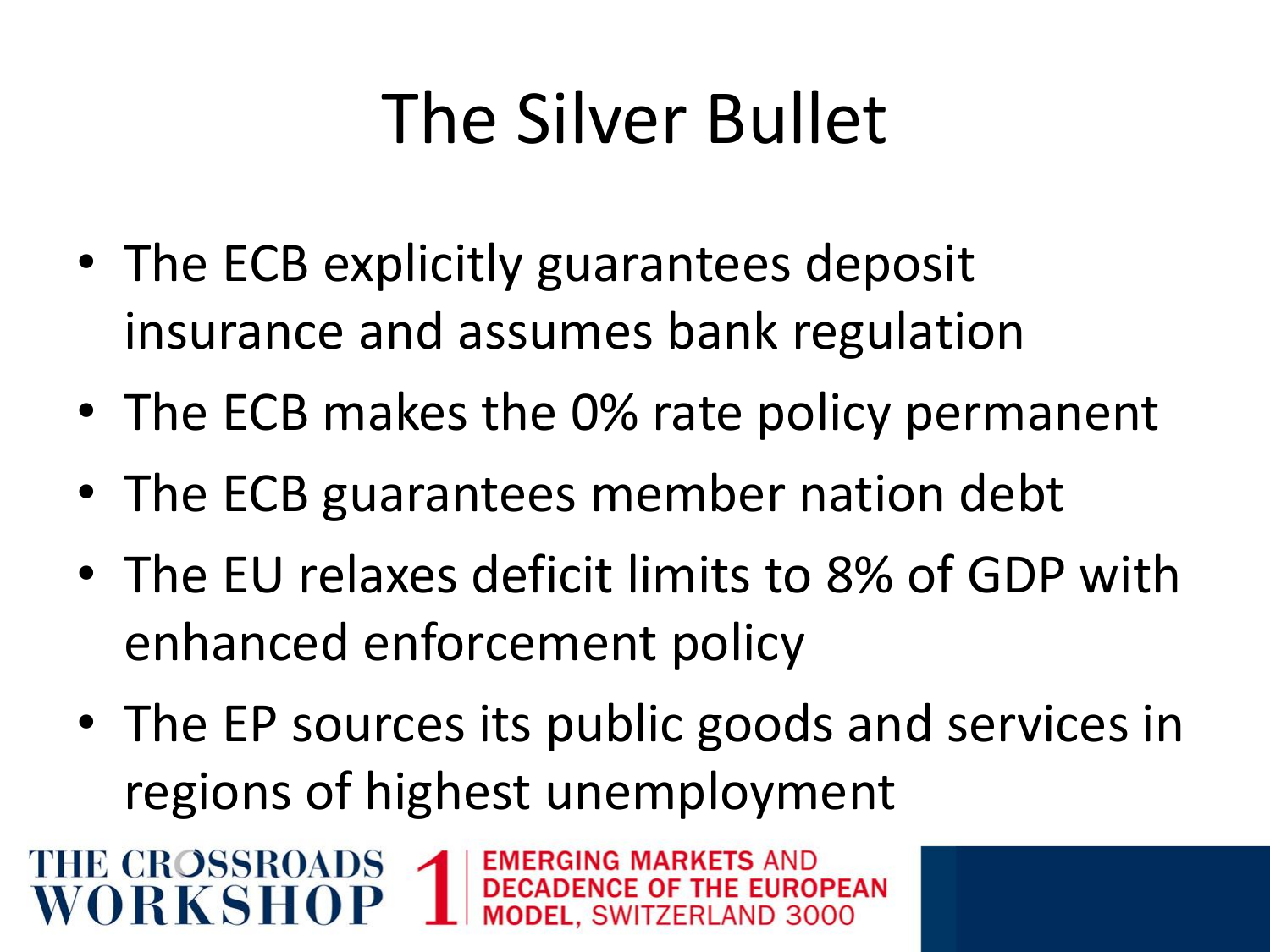# What Actually Happens?

- Austerity continues and expands to the financial sector with transactions taxes and various PSI iterations
- There is no political support for higher public debt
- There is no political support for leaving the euro

IG MARK

E OF THE **EL. SWITZERLAND 3000** 

**THE CROSSROADS**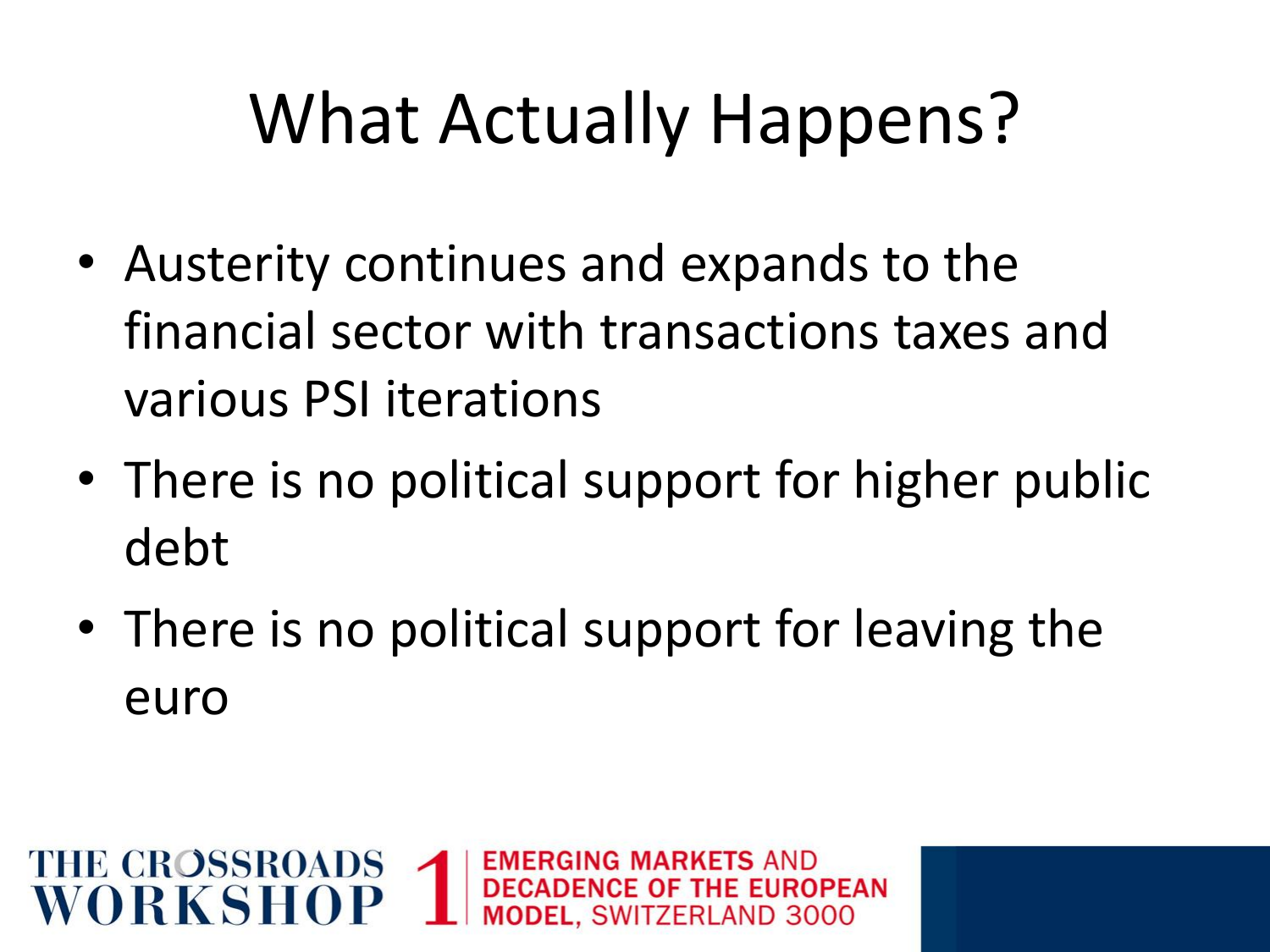# What Actually Happens?

- Wealth destruction via austerity continues
- Unemployment and wealth destruction increase social unrest
- Voters support Grillo type candidates who ultimately fail to reverse the economic decline

ING MARKFT

E OF THE FI

**EL. SWITZERLAND 3000** 

• Really bad things happen????

**THE CROSSROADS** 

ORKSE

• Tax on bank deposits in Cyprus?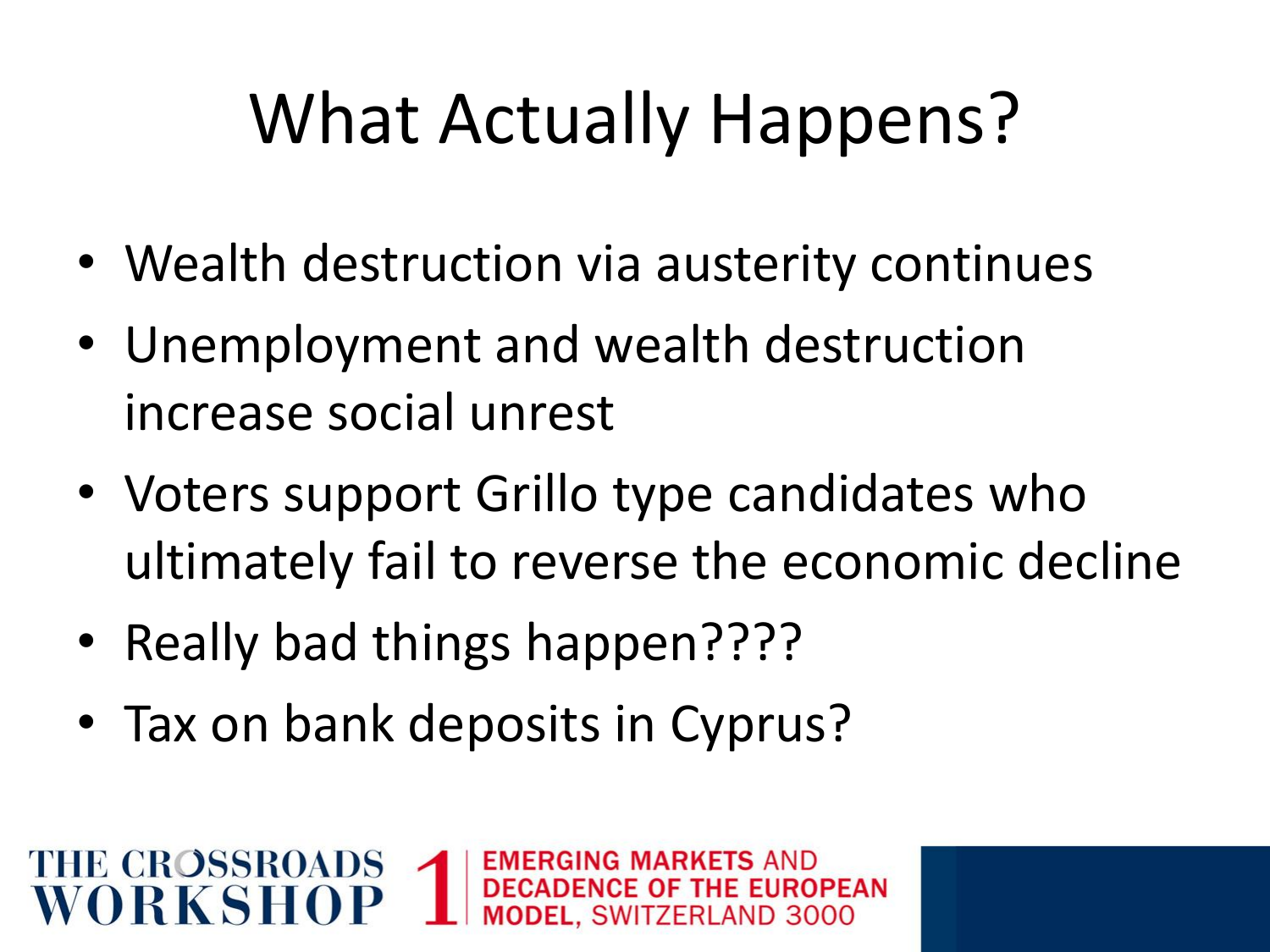# Additional Discussion Topics

- Foreign trade
- Fiscal transfers
- Inflation
- An employed labor buffer stock price anchor

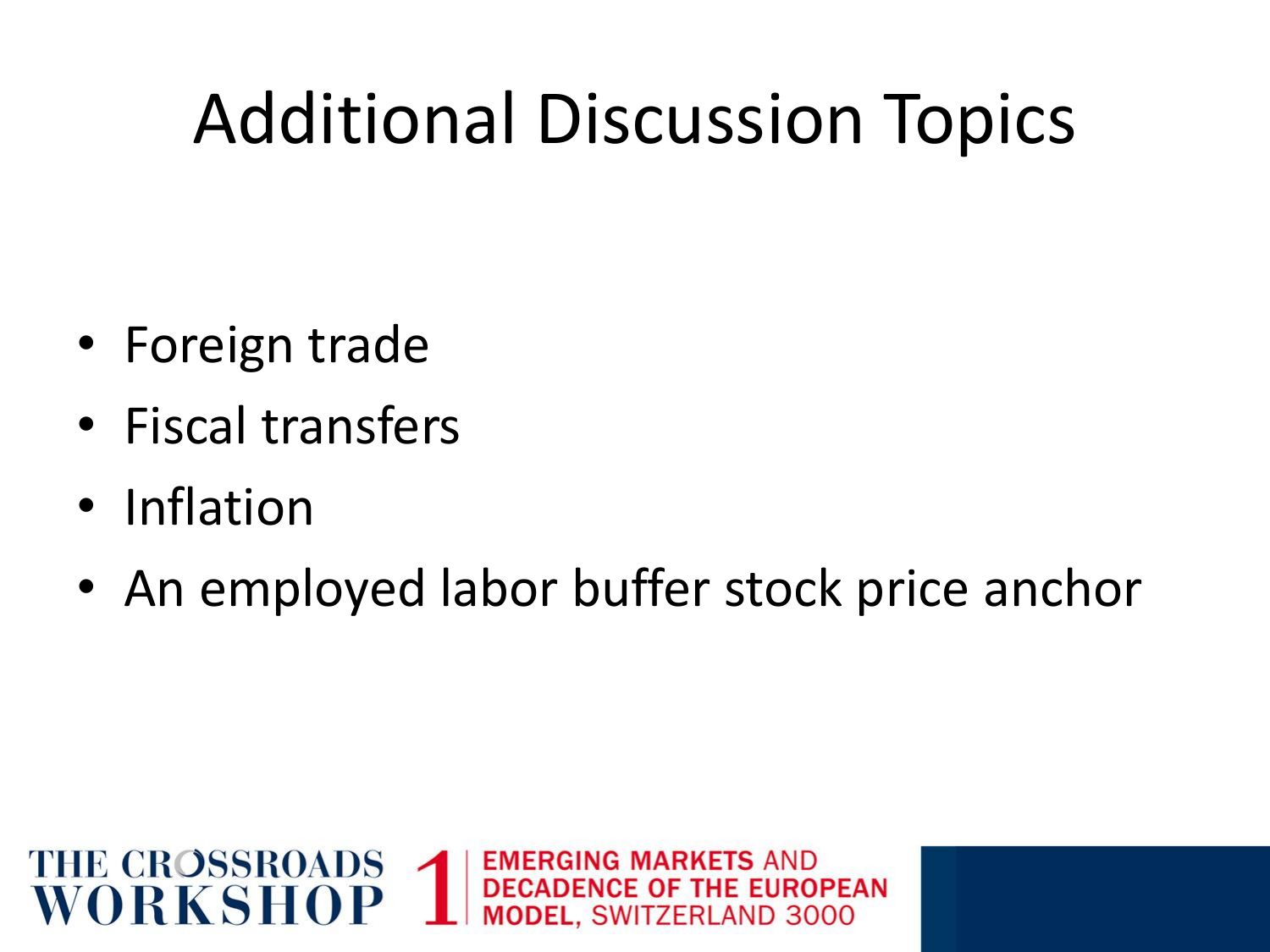#### Foreign Trade

- Exports are real costs
- Imports are real benefits
- Optimizing real terms of trade

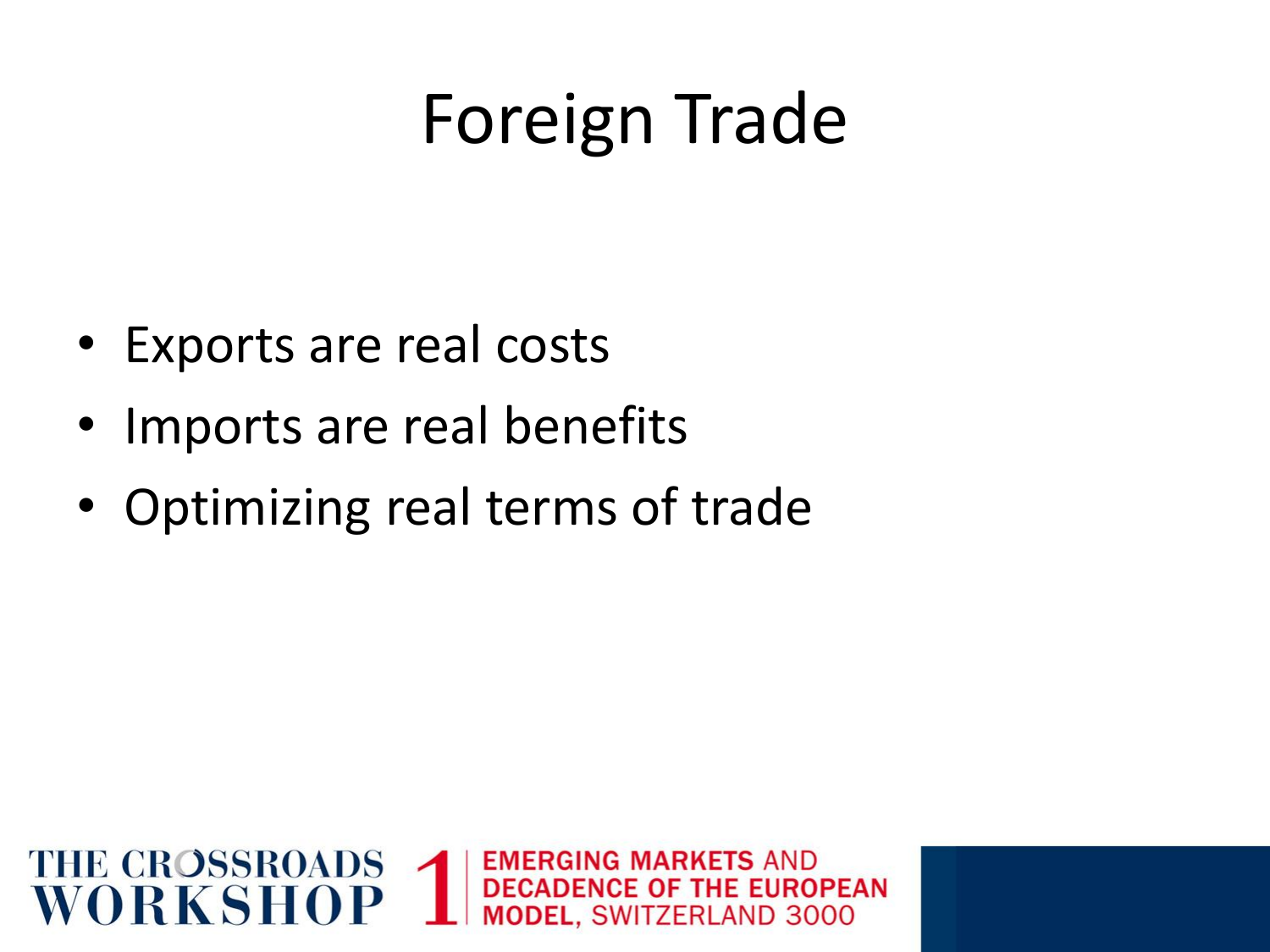#### Fiscal Transfers

- All successful currency unions include fiscal transfers
- Directing the production of public goods and services to regions of high unemployment impose a real cost on that region, while benefiting the rest of the regions.

NG MARKET E OF THE EL. SWITZERLAND 3000

**THE CROSSROADS**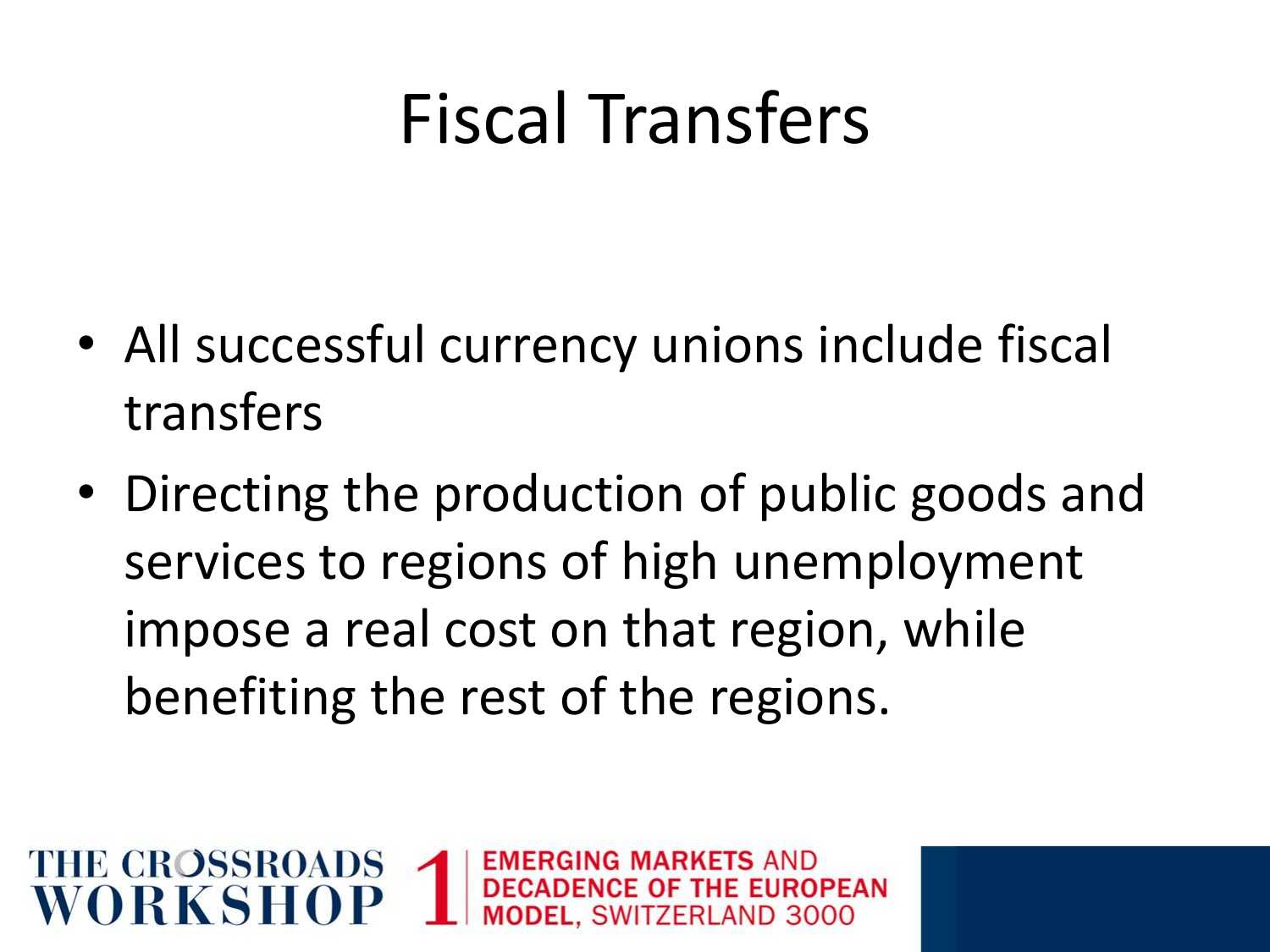# Inflation

- The price level is necessarily a function of prices paid by govt. when it spends, and/or collateral demanded when it lends
- CPI can increase from costs or from demand

. SWITZERLAND 3000

**THE CROSSROADS**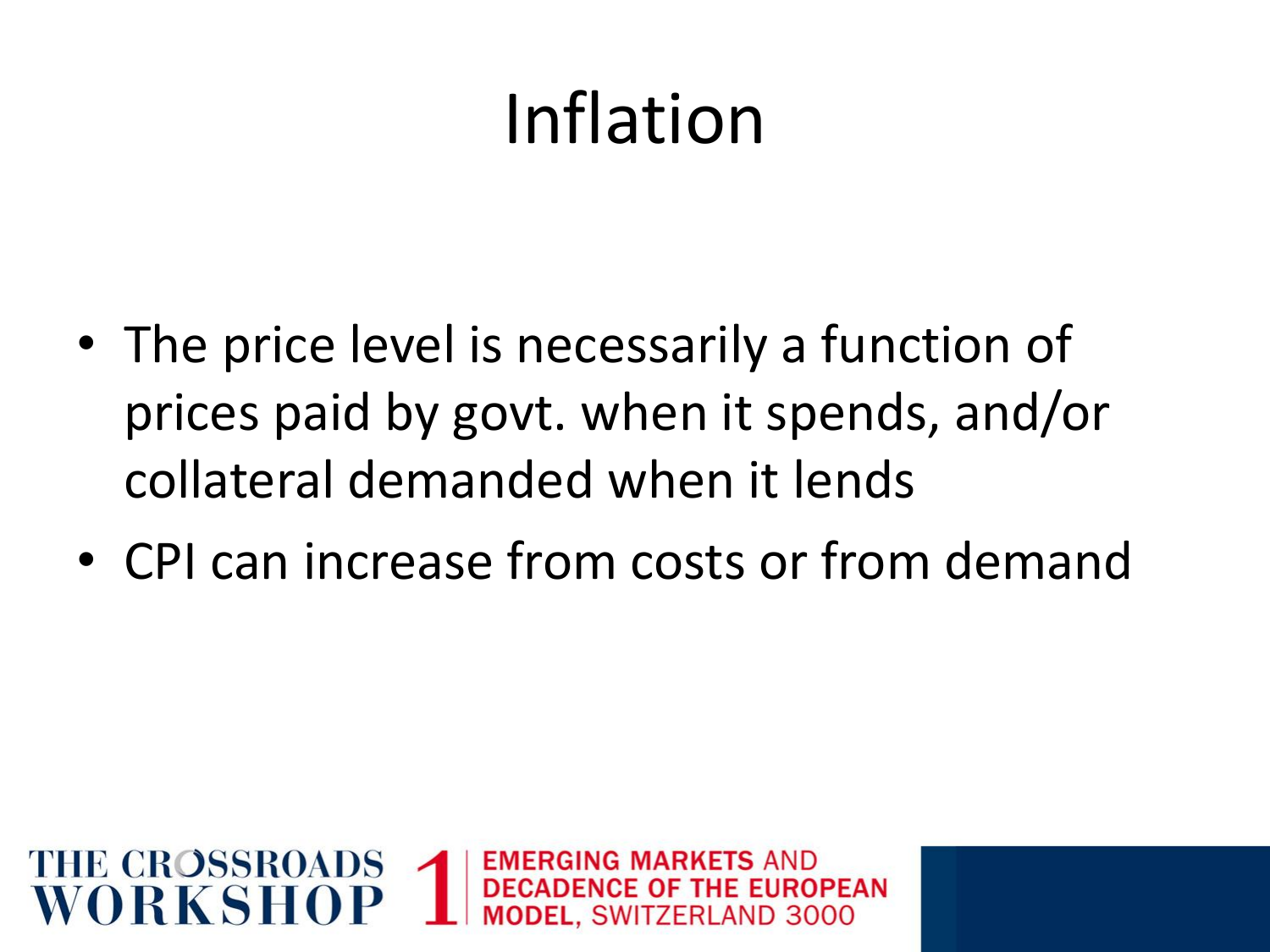# Inflation

- Inflation is often 'confused' with one time price adjustments
- 'Inflation' is not a function of interest rates

**THE CROSSROADS** 

• 'Inflation' not caused by excess demand is not 'cured' by unemployment

.. SWITZERLAND 3000